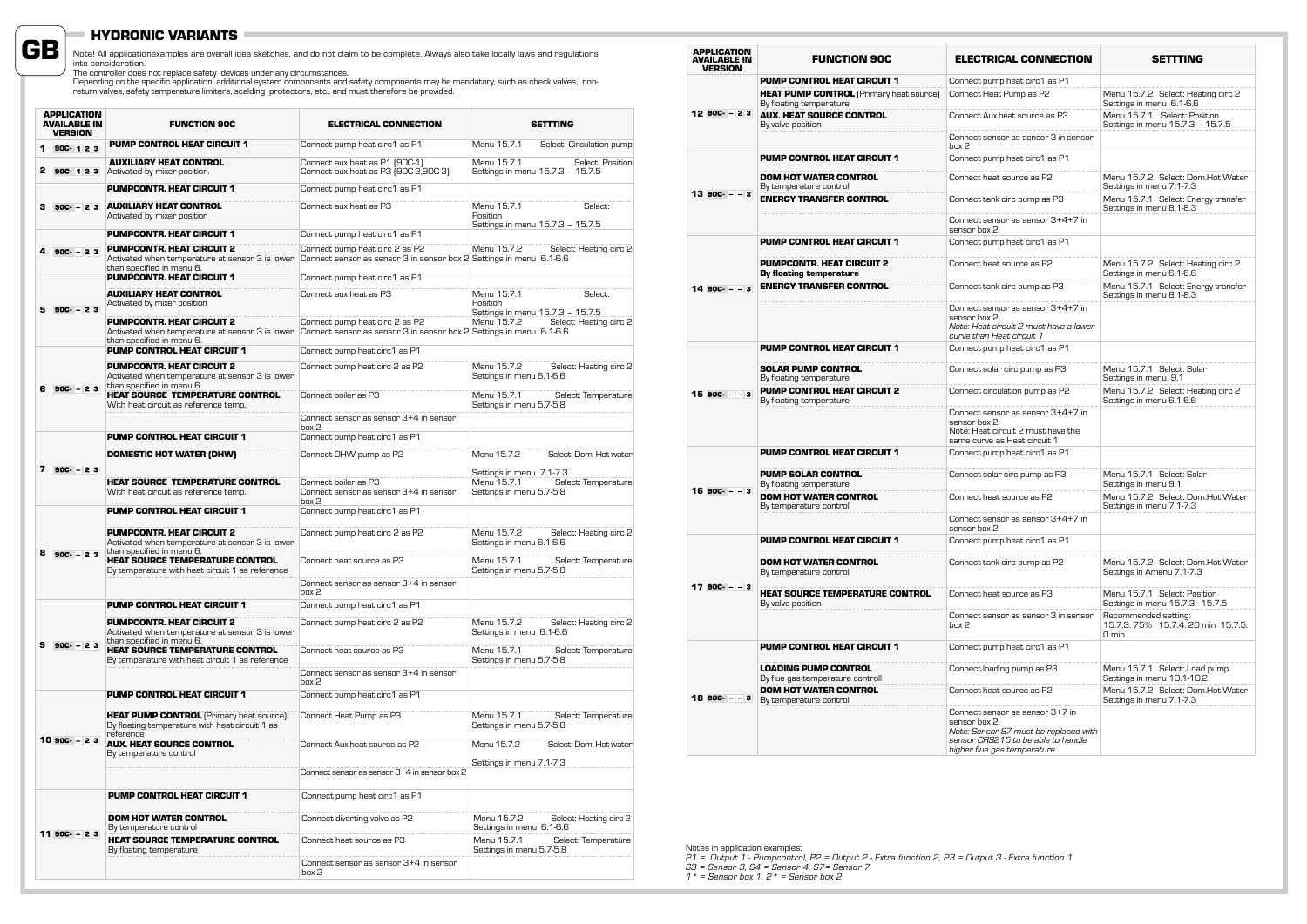



Mtrl.nr. 98140426 • Ritn.nr. 9227 utg. B • Rev. 1204



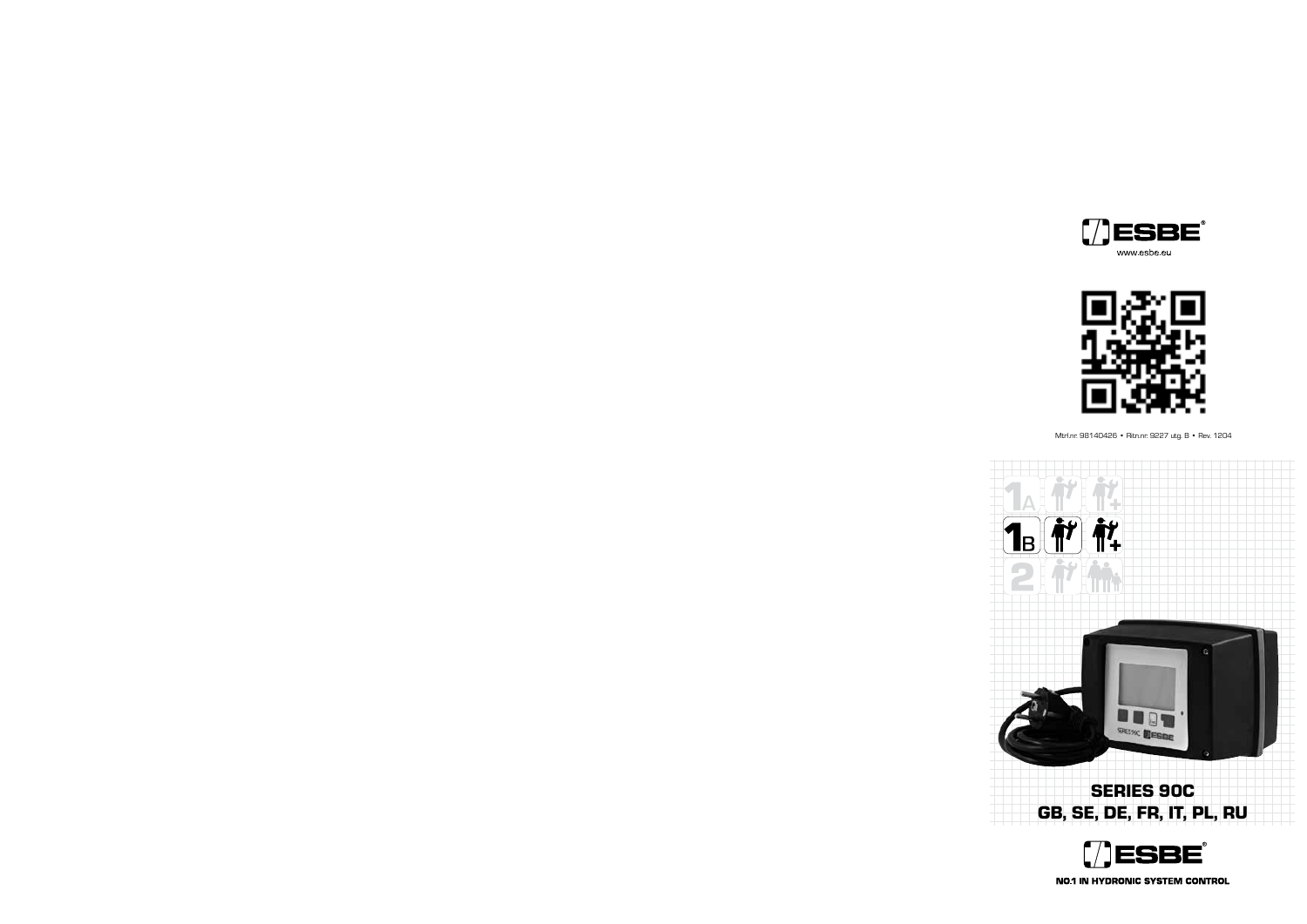### **HYDROVARIANTER**

**SE**

Observera! Följande applikationsexempelär övergripande principscheman och gör inte anspråk på att vara fullstän-<br>diga. Ta alltid hänsyn till lokala lagar och regler.<br>Regleringen kan underinga omständigheter ersätta säkerhe

|   | APPL.<br><b>TILLGÄNGLIG I</b><br><b>VERSION</b> | <b>FUNKTION 90C</b>                                                                                    | <b>ELEKTRISK ANSLUTNING</b>                                                    | <b>INSTÄLLNING</b>                                                        |
|---|-------------------------------------------------|--------------------------------------------------------------------------------------------------------|--------------------------------------------------------------------------------|---------------------------------------------------------------------------|
|   | 1 900-123                                       | PUMPREGLERING, VÄRMEKRETS 1                                                                            | Anslut pump för värmekrets 1 som P1                                            | Meny 15.7.1<br>Välj: Cirkulationspump                                     |
| 2 | 90C-123                                         | REGLERING AV EXTRAVÄRME<br>Aktiverad av ventilläge                                                     | Anslut extravärme som P1 (90C-1)<br>Anslut extravärme som P3 (90C-2,90C-3)     | Meny 15.7.1<br>Välj: Position<br>Inställningar i meny 15.7.3 - 15.7.5     |
|   |                                                 | PUMPREGL. VÄRMEKRETS 1                                                                                 | Anslut pump för värmekrets 1 som P1                                            |                                                                           |
|   | $3$ 900 - 23                                    | <b>REGLERING AV EXTRAVÄRME</b><br>Aktiverad av ventilläge                                              | Anslut extravärme som P3                                                       | Meny 15.7.1<br>Väli: Position<br>Inställningar i meny 15.7.3 - 15.7.5     |
|   |                                                 | PUMPREGL. VÄRMEKRETS 1                                                                                 | Anslut pump för värmekrets 1 som P1                                            |                                                                           |
|   | $90C - 23$                                      | PUMPREGL. VÄRMEKRETS 2<br>Aktiverad när temperaturen vid givare 3 i lägre än<br>specificerat i meny 6  | Anslut pump för värmekrets 2 som P2<br>Anslut givare som givare 3 i givarbox 2 | Välj: Värmekrets 2<br>Meny 15.7.2<br>Inställningar i meny 6.1-6.6         |
|   |                                                 | <b>PUMPREGL. VÄRMEKRETS 1</b>                                                                          | Anslut pump för värmekrets 1 som P1                                            |                                                                           |
|   | $90C - 23$                                      | REGLERING AV EXTRAVÄRME<br>Aktiverad av ventilläge                                                     | Anslut extravärme som P3                                                       | Välj: Position<br>Meny 15.7.1<br>Inställningar i meny 15.7.3 - 15.7.5     |
|   |                                                 | PUMPREGL. VÄRMEKRETS 2<br>Aktiverad när temperaturen vid givare 3 i lägre än<br>specificerat i meny 6. | Anslut pump för värmekrets 2 som P2<br>Anslut givare som givare 3 i givarbox 2 | Meny 15.7.2<br>Väli: Värmekrets 2<br>Inställningar i meny 6.1-6.6         |
|   |                                                 | PUMPREGLERING, VÄRMEKRETS 1                                                                            | Anslut pump för värmekrets 1 som P1                                            |                                                                           |
|   | 6 900 - 23                                      | PUMPREGL. VÄRMEKRETS 2<br>Aktiverad när temperaturen vid givare 3 i lägre än<br>specificerat i meny 6. | Anslut pump för värmekrets 2 som P2                                            | Välj: Värmekrets 2<br>Meny 15.7.2<br>Inställningar i meny 6.1-6.6         |
|   |                                                 | VÄRMEKÄLLA, TEMPERATURREGLERING<br>Med värmekrets som börtemp.                                         | Anslut panna som P3<br>Anslut givare som givare 3+4i givarbox 2                | Välj:Temperatur<br>Meny 15.7.1<br>Temperaturinställningar i meny 5.7-5.8  |
|   |                                                 | PUMPREGLERING, VÄRMEKRETS 1                                                                            | Anslut pump för värmekrets 1 som P1                                            |                                                                           |
|   |                                                 |                                                                                                        |                                                                                |                                                                           |
|   | $7.90C - 23$                                    | <b>TAPPVARMVATTEN (TVV)</b>                                                                            | Anslut TVV-pump som P2                                                         | Meny 15.7.2<br>Välj: Tappvarmvatten<br>Inställningar i meny 7,1-7,3       |
|   |                                                 | VÄRMEKÄLLA, TEMPERATURREGLERING<br>Med värmekrets som börtemp.                                         | Anslut panna som P3<br>Anslut givare som givare 3+4 i givarbox 2               | Meny 15.7.1<br>Välj:Temperatur<br>Temperaturinställningar i meny 5.7-5.8  |
|   |                                                 | PUMPREGLERING, VÄRMEKRETS 1<br><b>PUMPREGL. VÄRMEKRETS 2</b>                                           | Anslut pump för värmekrets 1 som P1<br>Anslut pump för värmekrets 2 som P2     | Välj: Värmekrets 2<br>Meny 15.7.2                                         |
|   | $90C - 23$                                      | Aktiverad när temperaturen vid givare 3 i lägre än<br>specificerat i meny 6.                           |                                                                                | Inställningar i meny 6.1-6.6                                              |
|   |                                                 | VÄRMEKÄLLA<br>Temperaturstyrd med värmekrets 1 som referens.                                           | Anslut värmekälla som P3<br>Anslut givare som givare 3+4 i givarbox 2          | Meny 15.7.1<br>Välj: Temperatur<br>Temperaturinställningar i meny 5.7-5.8 |
|   |                                                 | PUMPREGLERING, VÄRMEKRETS 1                                                                            | Anslut pump för värmekrets 1 som P1                                            |                                                                           |
|   |                                                 | PUMPREGL. VÄRMEKRETS 2<br>Aktiverad när temperaturen vid givare 3 i lägre än<br>specificerat i meny 6. | Anslut pump för värmekrets 2 som P2                                            | Meny 15.7.2<br>Välj: Värmekrets 2<br>Inställningar i meny 6.1-6.6         |
| 9 | $90C - 23$                                      | VÄRMEKÄLLA<br>Temperaturstyrd med värmekrets 1 som referens.                                           | Anslut värmekälla som P3                                                       | Meny 15.7.1<br>Välj: Temperatur<br>Temperaturinställningar i meny 5.7-5.8 |
|   |                                                 |                                                                                                        | Anslut givare som givare 3+4 i givarbox 2                                      |                                                                           |
|   |                                                 | PUMPREGLERING, VÄRMEKRETS 1                                                                            | Anslut pump för värmekrets 1 som P1                                            |                                                                           |
|   |                                                 | VÄRMEPUMPREGLERING (Primär värmekälla)<br>Med glidande temperatur med värmekrets 1 som<br>referens.    | Anslut värmepump som P3                                                        | Meny 15.7.1<br>Välj: Temperatur<br>Temperaturinställningar i meny 5.7-5.8 |
|   | $1090C - 23$                                    | <b>EXTRAVÄRME</b><br>Temperaturstyrd                                                                   | Anslut extravärme som P2                                                       | Välj: Tappvarmvatten<br>Meny 15.7.2<br>Inställningar i meny 7.1-7.3       |
|   |                                                 |                                                                                                        | Anslut givare som givare 3+4 i givarbox 2                                      |                                                                           |
|   |                                                 | PUMPREGLERING, VÄRMEKRETS 1                                                                            | Anslut pump för värmekrets 1 som P1                                            |                                                                           |
|   |                                                 | <b>REGLERING AV VARMVATTENBEREDARE</b><br>Temperaturstyrd.                                             | Anslut växelventil som P2                                                      | Meny 15.7.2<br>Välj: Värmekrets 2<br>Inställningar i meny 6.1-6.6         |
|   | $1190C - 23$                                    | VÄRMEKÄLLA. TEMPERATURREGLERING<br>Med glidande temperatur.                                            | Anslut värmekälla som P3                                                       | Meny 15.7.1<br>Väli: Temperatur<br>Temperaturinställningar i meny 5.7-5.8 |
|   |                                                 |                                                                                                        | Anslut givare som givare 3+4 i givarbox 2                                      |                                                                           |

| APPL.<br>TILLGÄNGLIG I<br><b>VERSION</b> | <b>FUNCTION 90C</b>                                                | <b>ELEKTRISK ANSLUTNING</b>                                                                                                                            | <b>INSTÄLLNING</b>                                                     |
|------------------------------------------|--------------------------------------------------------------------|--------------------------------------------------------------------------------------------------------------------------------------------------------|------------------------------------------------------------------------|
|                                          | PUMPREGLERING, VÄRMEKRETS 1                                        | Anslut pump för värmekrets 1 som P1                                                                                                                    |                                                                        |
| 12 90C - 23                              | VÄRMEPUMPREGLERING (Primär värmekälla)<br>Med glidande temperatur. | Anslut värmepump som P2                                                                                                                                | Meny 15.7.2 Välj: Värmekrets 2<br>Inställningar i meny 6.1-6.6         |
|                                          | <b>EXTRAVÄRME</b><br>Styrd av ventilens vinkel                     | Anslut extravärme som P3                                                                                                                               | Meny 15.7.1<br>Välj: Position<br>Inställningar i meny 9.7.3 - 9.7.5    |
|                                          |                                                                    | Anslut givare som givare 3 i givarbox 2                                                                                                                |                                                                        |
|                                          | PUMPREGLERING. VÄRMEKRETS 1                                        | Anslut pumpvärmekrets som P1                                                                                                                           |                                                                        |
|                                          | <b>REGLERING AV VARMVATTENBEREDARE</b><br>Med temperaturkontroll   | Anslut extravärme som P2                                                                                                                               | Meny 15.7.2 Välj: Tappvarmvatten<br>Inställningar i meny 7.1-7.3       |
| $13$ 900 $ -$ 3                          | <b>KULVERTSTYRNING</b>                                             | Anslut kulvertpump som P3                                                                                                                              | Meny 15.7.1 Välj: Kulvertstyrning<br>Settings in menu 8.1-8.3          |
|                                          |                                                                    | Anslut givare som givare 3+4+7 in<br>givarbox 2                                                                                                        |                                                                        |
|                                          | PUMPREGLERING. VÄRMEKRETS 1                                        | Anslut pumpvärmekrets som P1                                                                                                                           |                                                                        |
|                                          | PUMPREGLERING, VÄRMEKRETS 2<br>Med glidande temperatur             | Anslut extravärme som P2                                                                                                                               | Meny 15.7.2 Välj: Värmekrets 2<br>Inställningar i meny 6.1-6.6         |
| $14$ 90C - - 3                           | <b>KULVERTSTYRNING</b>                                             | Anslut kulvertpump som P3                                                                                                                              | Meny 15.7.1 Välj: Kulvertstyrning<br>Inställningar i meny 8.1-8.3      |
|                                          |                                                                    | Anslut givare som givare 3+4+7 in<br>givarbox 2<br>OBS: Värmekrets 2 måste ha en lägre<br>kurv-inställning än Värmekrets 1                             |                                                                        |
|                                          | PUMPREGLERING. VÄRMEKRETS 1                                        | Anslut pumpvärmekrets som P1                                                                                                                           |                                                                        |
|                                          | <b>SOLAR PUMP CONTROL</b><br>Med glidande temperatur               | Anslut solkretspump som P3                                                                                                                             | Meny 15.7.1 Väli: Solar<br>Inställningar i meny 9.1                    |
| $15$ 900- $-$ - 3                        | PUMPREGLERING, VÄRMEKRETS 2<br>Med glidande temperatur             | Anslut värmekälla som P2                                                                                                                               | Meny 15.7.2 Välj: Värmekrets 2<br>Inställningar i meny 6.1-6.6         |
|                                          |                                                                    | Anslut givare som givare 3+4+7 in<br>givarbox 2<br>OBS: Värmekrets 2 måste ha en lägre<br>kurv-inställning än Värmekrets 1                             |                                                                        |
|                                          | PUMPREGLERING, VÄRMEKRETS 1                                        | Anslut pumpvärmekrets som P1                                                                                                                           |                                                                        |
|                                          | <b>PUMPREGLERING SOL</b><br>Med glidande temperatur                | Anslut solkretspump som P3                                                                                                                             | Meny 15.7.1 Välj: Solar<br>Inställningar i meny 9.1                    |
| $16$ 90C- $-$ -3                         | <b>REGLERING AV VARMVATTENBEREDARE</b><br>Med temperaturkontroll   | Anslut värmekälla som P2                                                                                                                               | Meny 15.7.2 Välj: Tappvarmvattenr<br>Inställningar i meny 7.1-7.3      |
|                                          |                                                                    | Anslut givare som givare 3+4+7 in<br>givarbox 2                                                                                                        |                                                                        |
|                                          | PUMPREGLERING, VÄRMEKRETS 1                                        | Anslut pumpvärmekrets som P1                                                                                                                           |                                                                        |
|                                          | <b>REGLERING AV VARMVATTENBEREDARE</b><br>Med temperaturkontroll   | Anslut värmekälla som P2                                                                                                                               | Meny 15.7.2 Välj: Tappvarmvatten<br>Inställningar i meny 7.1-7.3       |
| $17$ 90C - - 3                           | <b>REGLERING AV EXTRAVÄRME</b><br>Aktiverad av ventilläge          | Anslut värmekälla som P3                                                                                                                               | Meny 15.7.1 Välj: Position<br>Inställningar i meny 15.7.3 - 15.7.5     |
|                                          |                                                                    | Anslut givare som givare 3 i givarbox 2                                                                                                                | Rekommenderad inställning: 15.7.3: 75%<br>15.7.4: 20 min 15.7.5: 0 min |
|                                          | PUMPREGLERING. VÄRMEKRETS 1                                        | Anslut pumpvärmekrets som P1                                                                                                                           |                                                                        |
|                                          | <b>LADDPUMPSREGLERING</b><br>Genom rökgastemperaturkontroll        | Anslut laddpump som P3                                                                                                                                 | Meny 15.7.1 Välj: Laddpump<br>Inställningar i meny 10.1-10.2           |
| $18$ 900- $-$ - 3                        | <b>REGLERING AV VARMVATTENBEREDARE</b><br>Med temperaturkontroll   | Anslut extravärme som P2                                                                                                                               | Meny 15.7.2 Välj: Tappvarmvattenr<br>Inställningar i meny 7.1-7.3      |
|                                          |                                                                    | Anslut givare som givare 3+7 i givarbox 2<br>OBS: Givare S7 måste bli utbytt till givare<br>CRS215 för att hantera de högre rökgas-<br>temperaturerna. |                                                                        |

Noteringar i applikationsexempel:<br>P1 = *utgång 1 - pumpreglering, P2 = utgång 2 - extra funktion 2, P3 = utgång 3 - extra funktion 1*<br>S3 = givare 3, S4 = givare 4, S7= givare 7<br>1 \* = givarbox 1, 2 \* = givarbox 2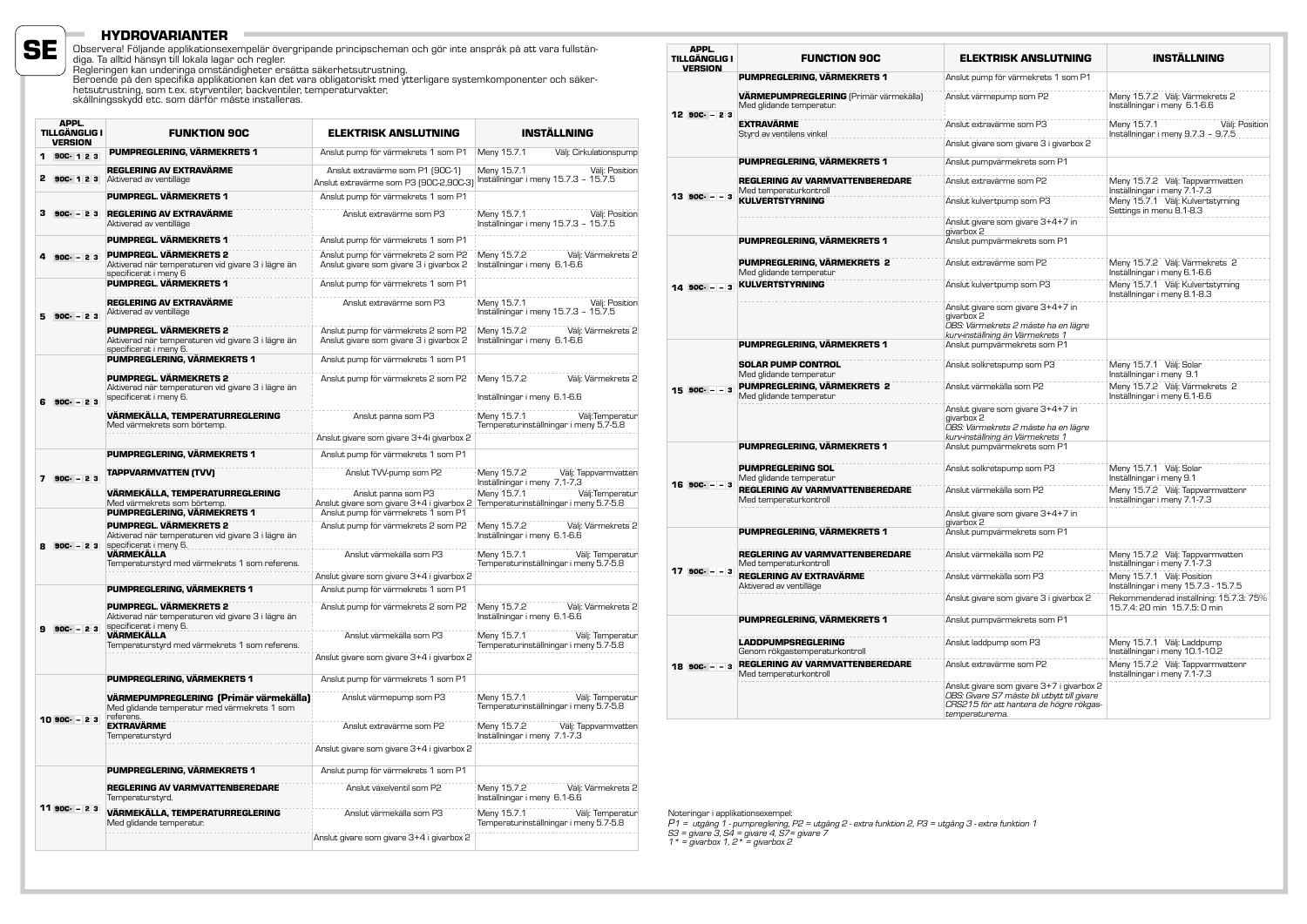

# **EINSATZMÖGLICHKEITEN**

Hinweis! Alle Anwendungsbeispiele sind nur allgemeine Skizzenund erheben keinen Anspruch auf Vollständigkeit. Bitte beachten Sie auch immer<br>die örtlichen Gesetze und Regelungen. Der Regler ersetzt unter keinen Umständen Si

| ANWENDUNG<br><b>IN VERSION</b><br><b>ERHÄLTLICH</b> | <b>FUNKTION 90C</b>                                                                                                                                                                         | ANSCHLUSSKLEMMENBELEGUNG                                                                                                                   | <b>FUNKTIONSEINSTELLUNGEN</b>                                                                                                                     |
|-----------------------------------------------------|---------------------------------------------------------------------------------------------------------------------------------------------------------------------------------------------|--------------------------------------------------------------------------------------------------------------------------------------------|---------------------------------------------------------------------------------------------------------------------------------------------------|
| 1 900-123                                           | <b>PUMPENSTEUERUNG HEIZKREIS 1</b>                                                                                                                                                          | Pumpe Heizkreis 1 als P1 anschließen                                                                                                       | Menü 15.7.1<br>Auswahl:<br>Zirkulationspumpe                                                                                                      |
| 2 900-123                                           | STEUERUNG WÄRMEANFORDERUNG<br>Durch Mischerposition aktiviert.                                                                                                                              | Relais Wärmeanforderung als P1<br>anschließen (90C-1)<br>Relais Wärmeanforderung als P3<br>anschließen (90C-2,90C-3)                       | Menü 15.7.1<br>Auswahl: Position<br>Einstellungen in Menü 15.7.3 - 15.7.5                                                                         |
|                                                     | <b>PUMENSTEUERUNG HEIZKREIS 1</b>                                                                                                                                                           | Pumpe Heizkreis 1 als P1 anschließen                                                                                                       |                                                                                                                                                   |
| $3$ 90C $-23$                                       | STEUERUNG WÄRMEANFORDERUNG<br>Durch Mischerposition aktiviert.                                                                                                                              | Relais Wärmeanforderung als P3 anschließen                                                                                                 | Menü 15.7.1<br>Auswahl: Position<br>Einstellungen in Menü 15.7.3 - 15.7.5                                                                         |
|                                                     | <b>PUMENSTEUERUNG HEIZKREIS 1</b>                                                                                                                                                           | Pumpe Heizkreis 1 als P1 anschließen                                                                                                       |                                                                                                                                                   |
| 4 90C- - 23                                         | <b>PUMENSTEUERUNG HEIZKREIS 2</b><br>Aktiviert, wenn Temperatur an Sensor 3 niedri-<br>ger als in Menü 6 spezifiziert ist.                                                                  | Pumpe Heizkreis als P2 anschließen<br>Sensor als Sensor 3 in Sensorbuchse 2 ansch-<br>ließen                                               | Menü 15.7.2<br>Auswahl: Heizkreis 2<br>Einstellungen in Menü 6.1-6.6                                                                              |
|                                                     | <b>PUMPENKONTR. HEIZKREIS 1</b>                                                                                                                                                             | Pumpe Heizkreis 1 als P1 anschließen                                                                                                       |                                                                                                                                                   |
| $5$ 90C - 23                                        | STEUERUNG WÄRMEANFORDERUNG<br>Durch Mischerposition aktiviert<br><b>PUMENSTEUERUNG HEIZKREIS 2</b><br>Aktiviert, wenn Temperatur an Sensor 3 niedri-<br>ger als in Menü 6 spezifiziert ist. | Relais Wärmeanforderung als P3 anschließen<br>Pumpe Heizkreis als P2 anschließen<br>Sensor als Sensor 3 in Sensorbuchse 2 ansch-<br>ließen | Menü 15.7.1<br>Auswahl: Position<br>Einstellungen in Menü 15.7.3 - 15.7.5<br>Menü 15.7.2<br>Auswahl: Heizkreis 2<br>Einstellungen in Menü 6.1-6.6 |
|                                                     | <b>PUMPENSTEUERUNG HEIZKREIS 1</b>                                                                                                                                                          | Pumpe Heizkreis 1 als P1 anschließen                                                                                                       |                                                                                                                                                   |
| 6 90C- - 23                                         | <b>PUMENSTEUERUNG HEIZKREIS 2</b><br>Aktiviert, wenn Temperatur an Sensor 3 niedri-<br>ger als in Menü 6 spezifiziert ist.<br>TEMPERATURREGELUNG WÄRMEQUELLE                                | Pumpenheizkreis als P2 anschließen<br>Kessel als P3 anschließen                                                                            | Menü 15.7.2<br>Auswahl:<br>Heizkreis 2<br>Einstellungen in Menü 6.1-6.6<br>Menü 15.7.1<br>Auswahl:                                                |
|                                                     | Mit Heizkreis als Solltemperatur                                                                                                                                                            | Sensor als Sensor 3+4 in Sensorbuchse 2                                                                                                    | Temperatur<br>Temperatureinstellungen in Menü 5.7-5.8                                                                                             |
|                                                     | <b>PUMPENSTEUERUNG HEIZKREIS 1</b>                                                                                                                                                          | anschließen<br>Pumpe Heizkreis 1 als P1 anschließen                                                                                        |                                                                                                                                                   |
|                                                     | <b>BRAUCHWASSERERWÄRMUNG (BWW)</b>                                                                                                                                                          | BWW-Pumpe als P2 anschließen                                                                                                               | Menü 15.7.2<br>Auswahl: Brauch<br><b>Warmw</b>                                                                                                    |
| $7.90C - 23$                                        | TEMPERATURREGELUNG WÄRMEQUELLE<br>Mit Heizkreis als Solltemperatur                                                                                                                          | Kessel als P3 anschließen<br>Sensor als Sensor 3+4 in Sensorbuchse 2<br>anschließen                                                        | Einstellungen in Menü 7.1-7.3<br>Menü 15.7.1<br>Auswahl:<br>Temperatur<br>Temperatureinstellungen in Menü 5.7-5.8                                 |
|                                                     | <b>PUMPENSTEUERUNG HEIZKREIS 1</b>                                                                                                                                                          | Pumpe Heizkreis 1 als P1 anschließen                                                                                                       |                                                                                                                                                   |
|                                                     | <b>PUMPENST. HEIZKREIS 2</b><br>Aktiviert, wenn Temperatur an Sensor 3 niedri-<br>ger als in Menü 6 spezifiziert ist.                                                                       | Pumpe Heizkreis 2 als P2 anschließen                                                                                                       | Menü 15.7.2<br>Auswahl:<br>Heizkreis 2<br>Einstellungen in Menü 6.1-6.6                                                                           |
| $8$ 90C - 23                                        | TEMPERATURREGELUNG WÄRMEQUELLE<br>Per die Temperaturregelung mit den Heizkreis<br>1 als Solltemperatur                                                                                      | Wärmequelle als P3 anschließen<br>Sensor als Sensor 3+4 in Sensorbuchse 2                                                                  | Menü 15.7.1<br>Auswahl:<br>Temperatur<br>Temperatureinstellungen in Menü 5.7-5.8                                                                  |
|                                                     | <b>PUMPENSTEUERUNG HEIZKREIS 1</b>                                                                                                                                                          | anschließen                                                                                                                                |                                                                                                                                                   |
|                                                     |                                                                                                                                                                                             | Pumpe Heizkreis 1 als P1 anschließen                                                                                                       |                                                                                                                                                   |
|                                                     | <b>PUMPENST. HEIZKREIS 2</b><br>Aktiviert, wenn Temperatur an Sensor 3 niedri-<br>ger als in Menü 6 spezifiziert ist                                                                        | Pumpe Heizkreis als P2 anschließen                                                                                                         | Menü 15.7.2<br>Auswahl <sup>-</sup><br>Heizkreis 2<br>Einstellungen in Menü 6.1-6.6                                                               |
| $9 90C - 23$                                        | TEMPERATURREGELUNG WÄRMEQUELLE<br>Per die Temperaturregelung mit den Heizkreis<br>1 als Solltemperatur                                                                                      | Connect heat source as P3                                                                                                                  | Menü 15.7.1<br>Auswahl:<br>Temperatur<br>Temperatureinstellungen in Menü 5.7-5.8                                                                  |
|                                                     |                                                                                                                                                                                             | Sensor als Sensor 3+4 in Sensorbuchse 2<br>anschließen                                                                                     |                                                                                                                                                   |
|                                                     | <b>PUMPENSTEUERUNG HEIZKREIS 1</b>                                                                                                                                                          | Pumpe Heizkreis 1 als P1 anschließen                                                                                                       |                                                                                                                                                   |
|                                                     | <b>STEUERUNG WÄRMEPUMPE (Primärseitige</b><br>Wärmequelle)                                                                                                                                  | Wärmepumpe als P3 anschließen                                                                                                              | Menü 15.7.1<br>Auswahl:<br>Temperatur                                                                                                             |
| $1090C - 23$                                        | Per Flusstemperatur mit Heizkreis 1 als<br>Solltemperatur                                                                                                                                   |                                                                                                                                            | Temperatureinstellungen in Menü 5.7-5.8                                                                                                           |
|                                                     | ZUSÄTZLICHE WÄRMEQUELLEN<br><b>STELLERUNG</b>                                                                                                                                               | Wärmequelle als P2 anschließen                                                                                                             | Menü 15.7.2<br>Auswahl: Brauch<br>warmw<br>Einstellungen in Menü 7.1-7.3                                                                          |
|                                                     | Per Temperaturregelung                                                                                                                                                                      | Sensor als Sensor 3+4 in Sensorbuchse 2<br>anschließen                                                                                     |                                                                                                                                                   |
|                                                     | <b>PUMPENSTEUERUNG HEIZKREIS 1</b>                                                                                                                                                          | Pumpe Heizkreis 1 als P1 anschließen                                                                                                       |                                                                                                                                                   |
|                                                     | <b>WARMWASSERSTEUERUNG HAUS</b><br>Per Temperaturregelung                                                                                                                                   | Zonenventil als P2 anschließen                                                                                                             | Menü 9.7.2<br>Auswahl:<br>Heizkreis 2<br>Einstellungen in Menü 6.1-6.6                                                                            |
| $11$ 90C $-23$                                      | TEMPERATURREGELUNG WÄRMEQUELLE<br>Per Flusstemperatur                                                                                                                                       | Wärmequelle als P3 anschließen                                                                                                             | Menü 9.7.1<br>Auswahl:<br>Temperatur                                                                                                              |
|                                                     |                                                                                                                                                                                             | Sensor als Sensor 3+4 in Sensorbuchse 2<br>anschließen                                                                                     | Temperatureinstellungen in Menü 5.7-5.8                                                                                                           |

| <b>ANWENDUNG</b><br><b>IN VERSION</b><br><b>ERHÄLTLICH</b> | <b>FUNKTION 90C</b>                                                              | ANSCHLUSSKLEMMENBELEGUNG                                                                                                                                                      | <b>FUNKTIONSEINSTELLUNGEN</b>                                                                            |
|------------------------------------------------------------|----------------------------------------------------------------------------------|-------------------------------------------------------------------------------------------------------------------------------------------------------------------------------|----------------------------------------------------------------------------------------------------------|
|                                                            | <b>PUMPENSTEUERUNG HEIZKREIS 1</b>                                               | Pumpe Heizkreis 1 als P1 anschließen                                                                                                                                          |                                                                                                          |
|                                                            | <b>STEUERUNG WÄRMEPUMPE</b> (Primärsei-<br>tige Wärmequelle) Per Flusstemperatur | Wärmepumpe als P2 anschließen                                                                                                                                                 | Menü 15.7.2<br>Auswahl:<br>Heizkreis 2                                                                   |
| 12 900 - 23                                                | ZUSÄTZLICHE WÄRMEQUELLEN S<br><b>TEUERUNG</b><br>Per Temperaturregelung          | Wärmequelle als P3 anschließen                                                                                                                                                | Einstellungen in Menü 6.1-6.6<br>Menü 15.7.1<br>Auswahl: Position<br>Einstellungen in Menü 9.7.3 - 9.7.5 |
|                                                            |                                                                                  | Fühler als Fühler 3 in Fühlerbuchse 2<br>anschließen                                                                                                                          |                                                                                                          |
|                                                            | <b>PUMPENSTEUERUNG HEIZKREIS 1</b>                                               | Pumpe Heizkreis 1 als P1 anschließen                                                                                                                                          |                                                                                                          |
|                                                            | <b>BRAUCHWASSERERWÄRMUNG</b><br>Per Temperaturregelung                           | Relais Wärmequelle als P2 anschließen                                                                                                                                         | Menü 15.7.2<br>Auswahl:<br>Brauchwarmwasser<br>Einstellungen in Menü 7.1-7.3                             |
| $13$ 90C - $-3$                                            | <b>ENERGIEÜBERTRAGUNGSREGELUNG</b><br>(Umladung)                                 | Speicherumwälzpumpe als P3 anschließen                                                                                                                                        | Menü 15.7.1<br>Auswahl:<br>Energieübertragung<br>Einstellungen in Menü 8.1-8.3                           |
|                                                            |                                                                                  | Fühler als Fühler 3+4+7 in Fühlerbuchse 2<br>anschließen                                                                                                                      |                                                                                                          |
|                                                            | <b>PUMPENSTEUERUNG HEIZKREIS 1</b>                                               | Pumpe Heizkreis 1 als P1 anschließen                                                                                                                                          |                                                                                                          |
|                                                            | <b>PUMPENST, HEIZKREIS 2</b><br>Per Flusstemperatur                              | Wärmequelle als P2 anschließen                                                                                                                                                | Menü 15.7.2<br>Auswahl: Heizkreis 2<br>Einstellungen in Menü 6.1-6.6                                     |
| $14 90C - 3$                                               | <b>ENERGIEÜBERTRAGUNGSREGELUNG</b>                                               | Speicherumwälzpumpe als P3 anschließen                                                                                                                                        | Menü 15.7.1<br>Auswahl:<br>Energieübertragung<br>Einstellungen in Menü 8.1-8.3                           |
|                                                            |                                                                                  | Fühler als Fühler 3+4+7 in Fühlerbuchse 2<br>anschließen<br>Hinweis: Wärmekreislauf 2 muss niedrigere<br>Kurve als Wärmekreislauf 1 haben                                     |                                                                                                          |
|                                                            | <b>PUMPENSTEUERUNG HEIZKREIS 1</b>                                               | Pumpe Heizkreis 1 als P1 anschließen                                                                                                                                          |                                                                                                          |
|                                                            | <b>PUMPENSTEUERUNG SOLARKREIS</b><br>Per Flusstemperatur                         | Solar Umwälzpumpe als P3 anschließen                                                                                                                                          | Menü 15.7.1<br>Auswahl: Solar<br>Einstellungen in Menü 9.1                                               |
| $15 90C - - 3$                                             | <b>PUMPENSTEUERUNG HEIZKREIS 2</b><br>Per Flusstemperatur                        | Umwälzpumpe als P2 anschließen                                                                                                                                                | Menü 15.7.2<br>Auswahl: Heating circ 2<br>Einstellungen in Menü 6.1-6.6                                  |
|                                                            |                                                                                  | Fühler als Fühler 3+4+7 in Fühlerbuchse 2<br>anschließen<br>Hinweis: Wärmekreislauf 2 muss niedrigere<br>Kurve als Wärmekreislauf 1 haben                                     |                                                                                                          |
|                                                            | <b>PUMPENSTEUERUNG HEIZKREIS 1</b>                                               | Pumpe Heizkreis 1 als P1 anschließen                                                                                                                                          |                                                                                                          |
|                                                            | <b>PUMPENSTEUERUNG SOLARKREIS</b><br>Per Flusstemperatur                         | Solar Umwälzpumpe als P3 anschließen                                                                                                                                          | Menü 15.7.1<br>Auswahl: Solar<br>Einstellungen in Menü 9.1                                               |
| $16$ 90C $ -$ 3                                            | <b>BRAUCHWASSERERWÄRMUNG</b><br>Per Temperaturregelung                           | Wärmequelle als P2 anschließen                                                                                                                                                | Menü 15.7.2<br>Auswahl:<br>Brauchwarmwasser<br>Einstellungen in Menü 7.1-7.3                             |
|                                                            |                                                                                  | Fühler als Fühler 3+4+7 in Fühlerbuchse 2<br>anschließen                                                                                                                      |                                                                                                          |
|                                                            | <b>PUMPENSTEUERUNG HEIZKREIS 1</b>                                               | Pumpe Heizkreis 1 als P1 anschließen                                                                                                                                          |                                                                                                          |
|                                                            | <b>WARMWASSERSTEUERUNG HAUS</b><br>Per Temperaturregelung                        | Tankumwälzpumpe als P2 anschließen                                                                                                                                            | Menü 15.7.2<br>Auswahl:<br>Brauchwarmwasser<br>Einstellungen in Menü 7.1-7.3                             |
| $17 90C - - 3$                                             | TEMPERATURREGELUNG WÄRMEQUELLE<br>Mischerposition                                | Wärmequelle als P3 anschließen                                                                                                                                                | Menü 15.7.1<br>Auswahl: Position<br>Einstellungen in Menü 15.7.3 - 15.7.5                                |
|                                                            |                                                                                  | Fühler als Fühler 3 in Fühlerbuchse 2 ansch-<br>ließen                                                                                                                        | Empfohlene einstellungen: 15.7.3: 75%<br>15.7.4: 20 min 15.7.5: 0 min                                    |
|                                                            | <b>PUMPENSTEUERUNG HEIZKREIS 1</b>                                               | Pumpe Heizkreis 1 als P1 anschließen                                                                                                                                          |                                                                                                          |
|                                                            | <b>LADEPUMPENREGLUNG</b><br>Per Rauchgas-Temperaturregelung                      | Ladepumpe als P3 anschließen                                                                                                                                                  | Menü 15.7.1<br>Auswahl: Lastpumpe<br>Einstellungen in Menü 10.1-10.2                                     |
| $18$ 90C $ -$ 3                                            | <b>BRAUCHWASSERERWÄRMUNG</b><br>Per Temperaturregelung                           | Wärmequelle als P2 anschließen                                                                                                                                                | Menü 15.7.2<br>Auswahl:<br>Brauchwarmwasser<br>Einstellungen in Menü 7.1-7.3                             |
|                                                            |                                                                                  | Fühler als Fühler 3+7 in Fühlerbuchse 2<br>anschließen.<br>Hinweis: Fühler S7 muss durch Fühler CRS215<br>ersetzt werden, um höheren Rauchgastempera-<br>turen standzuhalten. |                                                                                                          |

Anmerkungen in Anwendungsbeispielen:

P1 = Ausgang 1 - Pumpensteuerung, P2 = Ausgang 2 - Extrafunktion 2, P3 = Ausgang 3 - Extrafunktion 1<br>S3 = Fühler 3, S4 = Fühler 4, S7 = Fühler 7<br>1 \* = Fühlerbuchse 1, 2\* = Fühlerbuchse 2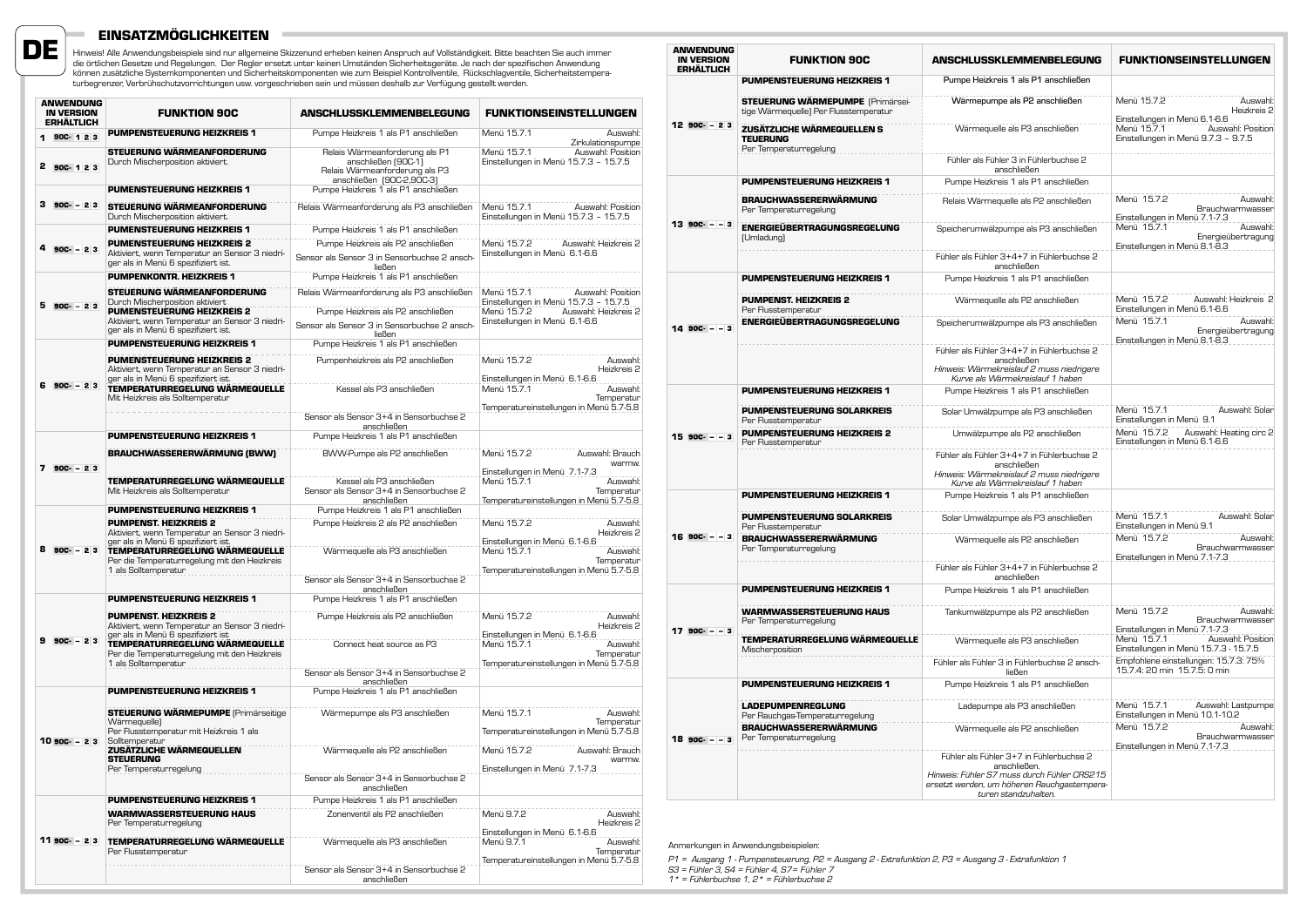## **VARIANTES HYDRAULIQUES**

N.B. Tous les exemples d'applications sont des schémas conceptuels et non des schémas d'installation complets. Vous devez toujours prendre en con-<br>sidération les lois et les normes applicables localement. Le contrôleur ne En fonction de l'application spécifique, des composants système et des dispositifs de sécurité supplémentaires peuvent être obligatoires, tels que : des<br>clapets anti-retour, des limiteurs de température de sécurité, des pr **FR**

| <b>APPLICATION</b><br><b>DISPONIBLE</b><br><b>SELON LA VERSION</b> | <b>FONCTION 90C</b>                                                                                                                                   | <b>BRANCHEMENT ÉLECTRIQUE</b>                                                                                                              | RÉGLAGE                                                                                            |
|--------------------------------------------------------------------|-------------------------------------------------------------------------------------------------------------------------------------------------------|--------------------------------------------------------------------------------------------------------------------------------------------|----------------------------------------------------------------------------------------------------|
| 1 900-123                                                          | <b>COMMANDE DE POMPE, CIRCUIT DE CHAUFFAGE 1</b>                                                                                                      | Brancher la pompe circ. de chauffage 1 conf. à P1                                                                                          | Menu 15.7.1<br>Sélectionner : Circulateur                                                          |
| 2 900-123                                                          | <b>COMMANDE DE CHAUFFAGE AUXILIAIRE</b><br>Activée par la position du mélangeur.                                                                      | Brancher le chauffage aux. conf. à P1 (90C-1)<br>Brancher le chauffage aux. conf. à P3 (90C-2,90C-3) Réglages dans le menu 15.7.3 - 15.7.5 | Menu 15.7.1<br>Sélectionner : Position                                                             |
|                                                                    | <b>COMMANDE DE POMPE, CIRCUIT DE CHAUFFAGE 1</b>                                                                                                      | Brancher la pompe circ. de chauffage 1 conf. à P1                                                                                          |                                                                                                    |
| $3$ 90C - 23                                                       | <b>COMMANDE DE CHAUFFAGE AUXILIAIRE</b><br>Activée par la position du mélangeur                                                                       | Brancher le chauffage aux. conf. à P3                                                                                                      | Menu 15.7.1<br>Sélectionner : Position<br>Réglages dans le menu 15.7.3 - 15.7.5                    |
|                                                                    | <b>COMMANDE DE POMPE, CIRCUIT DE CHAUFFAGE 1</b>                                                                                                      | Brancher la pompe circ. de chauffage 1 conf. à P1                                                                                          |                                                                                                    |
| $4$ 90C - 23                                                       | <b>COMMANDE DE POMPE, CIRCUIT DE CHAUFFAGE 2</b><br>Activée lorsque la température à la sonde 3 est inférieure à la<br>valeur définie dans le menu 6. | Brancher la pompe circ. de chauffage 2 conf. à P2<br>Brancher la sonde comme sonde 3 dans le boîtier<br>de sonde 2                         | Menu 15.7.2<br>Sélectionner : Circ. de chauffage 2<br>Réglages dans le menu 6.1-6.6                |
|                                                                    | <b>COMMANDE DE POMPE, CIRCUIT DE CHAUFFAGE 1</b>                                                                                                      | Brancher la pompe circ. de chauffage 1 conf. à P1                                                                                          |                                                                                                    |
| $5$ 90C - 23                                                       | <b>COMMANDE DE CHAUFFAGE AUXILIAIRE</b><br>Activée par la position du mélangeur                                                                       | Brancher le chauffage aux. conf. à P3                                                                                                      | Sélectionner : Position<br>Menu 15.7.1<br>Réglages dans le menu 15.7.3 - 15.7.5                    |
|                                                                    | <b>COMMANDE DE POMPE, CIRCUIT DE CHAUFFAGE 2</b><br>Activée lorsque la température à la sonde 3 est<br>inférieure à la valeur définie dans le menu 6. | Brancher la pompe circ. de chauffage 2 conf. à P2<br>Brancher la sonde comme sonde 3 dans le boîtier<br>de sonde 2                         | Sélectionner : Circ. de chauffage<br>Menu 15.7.2<br>$\mathcal{P}$<br>Réglages dans le menu 6.1-6.6 |
|                                                                    | <b>COMMANDE DE POMPE. CIRCUIT DE CHAUFFAGE 1</b>                                                                                                      | Brancher la pompe circ. de chauffage 1 conf. à P1                                                                                          |                                                                                                    |
|                                                                    | <b>COMMANDE DE POMPE. CIRCUIT DE CHAUFFAGE 2</b><br>Activée lorsque la température à la sonde 3 est<br>inférieure à la valeur définie dans le menu 6. | Brancher la pompe circ. de chauffage 2 conf. à P2                                                                                          | Sélectionner : Circ. de chauffage 2<br>Menu 15.7.2<br>Réglages dans le menu 6.1-6.6                |
| $6$ 90C - 23                                                       | SOURCE DE CHALEUR, COMMANDE DE TEMPÉRATURE<br>Avec le circuit de chauffage comme température de référence                                             | Brancher la chaudière conf. à P3                                                                                                           | Menu 15.7.1<br>Sélectionner : Température<br>Réglage de température dans le Menu 5.7-5.8           |
|                                                                    |                                                                                                                                                       | Brancher la sonde comme sonde 3+4 dans le boîtier<br>de sonde 2                                                                            |                                                                                                    |
|                                                                    | <b>COMMANDE DE POMPE, CIRCUIT DE CHAUFFAGE 1</b>                                                                                                      | Brancher la pompe circ. de chauffage 1 conf. à P1                                                                                          |                                                                                                    |
| $7.90C - 2.3$                                                      | EAU CHAUDE SANITAIRE/DOMESTIQUE (ECS)                                                                                                                 | Brancher la pompe ECS conf. à P2                                                                                                           | Menu 15.7.2 Sélectionner : Eau chaude sanitaire<br>Réglages dans le menu 7.1-7.3                   |
|                                                                    | SOURCE DE CHALEUR, COMMANDE DE TEMPÉRATURE<br>Avec le circuit de chauffage comme température de référen-                                              | Brancher la chaudière conf. à P3<br>Brancher la sonde comme sonde 3+4 dans le boîtier                                                      | Menu 15.7.1<br>Sélectionner : Température<br>Réglage de température dans le Menu 5.7-5.8           |
|                                                                    | ceSFlb<br><b>COMMANDE DE POMPE, CIRCUIT DE CHAUFFAGE 1</b>                                                                                            | de sonde 2<br>Brancher la pompe circ. de chauffage 1 conf. à P1                                                                            |                                                                                                    |
|                                                                    | <b>COMMANDE DE POMPE. CIRCUIT DE CHAUFFAGE 2</b><br>Activée lorsque la température à la sonde 3 est<br>inférieure à la valeur définie dans le menu 6. | Brancher la pompe circ. de chauffage 2 conf. à P2                                                                                          | Menu 15.7.2<br>Sélectionner : Circuit de<br>chauffage 2<br>Réglages dans le menu 6.1-6.6           |
| 8 90C- - 23                                                        | <b>CONTROLE DE LA TEMPERATURE DE CHAUFFAGE</b><br>Par la temperature avec le circuit de chauffage 1 comme<br>mentionné                                | Brancher la source de chaleur conf. à P3                                                                                                   | Menu 15.7.1<br>Sélectionner :<br>Température<br>Réglage de température dans le menu 5.7-5.8        |
|                                                                    |                                                                                                                                                       | Brancher la sonde comme sonde 3+4 dans le boîtier<br>de sonde 2                                                                            |                                                                                                    |
|                                                                    | <b>COMMANDE DE POMPE, CIRCUIT DE CHAUFFAGE 1</b>                                                                                                      | Brancher la pompe circ. de chauffage 1 conf. à P1                                                                                          |                                                                                                    |
|                                                                    | <b>COMMANDE DE POMPE, CIRCUIT DE CHAUFFAGE 2</b><br>Activée lorsque la température à la sonde 3 est inférieure à la<br>valeur définie dans le menu 6. | Brancher la pompe circ. de chauffage 2 conf. à P2                                                                                          | Menu 15.7.2<br>Sélectionner : Circuit de<br>chauffage 2<br>Réglages dans le menu 6.1-6.6           |
| $90C - 23$                                                         | <b>CONTROLE DE LA TEMPERATURE DE CHAUFFAGE</b><br>Par la temperature avec le circuit de chauffage 1 comme<br>mentionné                                | Brancher la source de chaleur conf. à P3                                                                                                   | Sélectionner :<br>Menu 15.7.1<br>Température<br>Réglage de température dans le menu 5.7-5.8        |
|                                                                    |                                                                                                                                                       | Brancher la sonde comme sonde 3+4 dans le boîtier<br>de sonde 2                                                                            |                                                                                                    |
|                                                                    | <b>COMMANDE DE POMPE À CHALEUR. CIRCUIT DE</b><br><b>CHAUFFAGE 1</b>                                                                                  | Brancher la pompe circ. de chauffage 1 conf. à P1                                                                                          |                                                                                                    |
| $1090C - 23$                                                       | <b>COMMANDE DE POMPE À CHALEUR</b> (Source de chaleur<br>primairel<br>Par la température de départ avec le circuit de chauffage 1<br>comme mentionné  | Brancher la pompe à chaleur conf. à P3                                                                                                     | Menu 15.7.1<br>Sélectionner :<br>Température<br>Réglage de température dans le menu 5.7-5.8        |
|                                                                    | <b>CONTROLE DE LA SOURCE DE CHALEUR AUXILIAIRE</b><br>par contrôle de la température                                                                  | Brancher la source de chaleur conf. à p2                                                                                                   | Menu 15.7.2<br>Sélectionner : Eau chaude sanitaire<br>Réglages dans le menu 7.1-7.3                |
|                                                                    |                                                                                                                                                       | Brancher la sonde comme sonde 3+4 dans le boîtier<br>de sonde 2                                                                            |                                                                                                    |
|                                                                    | <b>COMMANDE DE POMPE, CIRCUIT DE CHAUFFAGE 1</b>                                                                                                      | Brancher la pompe circ. de chauffage 1 conf. à P1                                                                                          |                                                                                                    |
|                                                                    | <b>COMMANDE EAU CHAUDE SANITAIRE</b><br>Par le contrôle de la température                                                                             | Brancher la vanne de dérivation conf. à P2                                                                                                 | Sélectionner : Circuit de<br>Menu 15.7.2<br>chauffage 2<br>Réglages dans le menu 6.1-6.6           |
| $1190C - 23$                                                       | <b>CONTROLE DE LA TEMPERATURE DE CHAUFFAGE</b><br>Par la température variable                                                                         | Brancher la source de chaleur conf. à P3                                                                                                   | Sélectionner : Température<br>Menu 15.7.1<br>Réglage de température dans le menu 5.7-5.8           |
|                                                                    |                                                                                                                                                       | Brancher la sonde comme sonde 3+4 dans le boîtier<br>de sonde 2                                                                            |                                                                                                    |

| <b>APPLICATION</b><br><b>DISPONIBLE</b><br><b>SELON LA VERSION</b> | <b>FONCTION 90C</b>                                                                               | <b>BRANCHEMENT ÉLECTRIQUE</b>                                                                                                                                                                                         | <b>RÉGLAGE</b>                                                                          |
|--------------------------------------------------------------------|---------------------------------------------------------------------------------------------------|-----------------------------------------------------------------------------------------------------------------------------------------------------------------------------------------------------------------------|-----------------------------------------------------------------------------------------|
|                                                                    | COMMANDE DE POMPE, CIRCUIT DE CHAUFFAGE 1                                                         | Brancher la pompe circ. de chauffage<br>1 conf. à P1                                                                                                                                                                  |                                                                                         |
| $1290C - 23$                                                       | <b>COMMANDE DE POMPE À CHALEUR</b> (Source de<br>chaleur primaire)<br>Par la température variable | Brancher la pompe à chaleur conf.<br>à P2                                                                                                                                                                             | Menu 15.7.2<br>Sélectionner:<br>Circuit de chauffage 2<br>Réglages dans le menu 6.1-6.6 |
|                                                                    | <b>CONTROLE DE LA SOURCE DE CHALEUR AUXILI-</b><br><b>AIRE</b><br>Par positionnement de la vanne  | Brancher la source de chaleur conf.<br>à P3                                                                                                                                                                           | Menu 15.7.1<br>Sélectionner : Position<br>Réglages dans le menu 9.7.3 - 9.7.5           |
|                                                                    |                                                                                                   | Brancher la sonde comme sonde 3<br>dans le boîtier de sonde 2<br>Brancher la pompe circ. de chauffage 1                                                                                                               |                                                                                         |
|                                                                    | <b>COMMANDE DE POMPE, CIRCUIT DE CHAUFFAGE 1</b>                                                  | conf. à P1                                                                                                                                                                                                            |                                                                                         |
| $13 90C - - 3$                                                     | <b>COMMANDE EAU CHAUDE SANITAIRE</b><br>Par le contrôle de la température                         | Brancher la source de chaleur conf. à P2                                                                                                                                                                              | Menu 15.7.2<br>Sélectionner : Eau chaude<br>sanitaire<br>Réglages dans le menu 7.1-7.3  |
|                                                                    | <b>COMMANDE TRANSFERT D'ENERGIE</b>                                                               | Brancher la pompe de circ. du réservoir<br>à conf. P3                                                                                                                                                                 | Menu 15.7.1<br>Sélectionner : Transfert<br>d'énergier<br>Réglages dans le menu 8.1-8.3  |
|                                                                    |                                                                                                   | Brancher la sonde comme sonde 3+4+7<br>dans le boîtier de sonde 2                                                                                                                                                     |                                                                                         |
|                                                                    | COMMANDE DE POMPE, CIRCUIT DE CHAUFFAGE 1                                                         | Brancher la pompe circ. de chauffage 1                                                                                                                                                                                |                                                                                         |
|                                                                    | <b>COMMANDE DE POMPE, CIRCUIT DE CHAUFFAGE 2</b><br>Par la température variable                   | conf. à P1<br>Brancher la source de chaleur conf. à P2                                                                                                                                                                | Menu 15.7.2 Sélectionner: Circuit de<br>chauffage 2<br>Réglages dans le menu 6.1-6.6    |
| $14$ 90C- $ -$ 3                                                   | <b>COMMANDE TRANSFERT D'ENERGIE</b>                                                               | Brancher la pompe de circ. du réservoir<br>à conf. P3                                                                                                                                                                 | Menu 15.7.1<br>Sélectionner : Transfert<br>d'énergie<br>Réglages dans le menu 8.1-8.3   |
|                                                                    |                                                                                                   | Brancher la sonde comme sonde 3+4+7<br>dans le boîtier de sonde 2<br>N.B. : Le circuit de chauffage 2 doit avoir<br>une courbe plus basse que le circuit de<br>chauffage 1                                            |                                                                                         |
|                                                                    | COMMANDE DE POMPE, CIRCUIT DE CHAUFFAGE 1                                                         | Brancher la pompe circ. de chauffage 1<br>conf. à P1                                                                                                                                                                  |                                                                                         |
|                                                                    | <b>COMMANDE POMPE SOLAIRE</b><br>Par la température variable                                      | Brancher la pompe de circ. solaire à<br>conf. P3                                                                                                                                                                      | Menu 15.7.1<br>Sélectionner : Solaire<br>Réglages dans le menu 9.1                      |
| $15$ 90C $-$ - 3                                                   | <b>COMMANDE DE POMPE. CIRCUIT DE CHAUFFAGE 2</b><br>Par la température variable                   | Brancher la pompe de circulation à<br>conf. P2                                                                                                                                                                        | Menu 15.7.2 Sélectionner: Circuit de<br>chauffage 2<br>Réglages dans le menu 6.1-6.6    |
|                                                                    |                                                                                                   | Brancher la sonde comme sonde 3+4+7<br>dans le boîtier de sonde 2<br>N.B. : Le circuit de chauffage 2 doit avoir<br>la même courbe plus que le circuit de<br>chauffage 1                                              |                                                                                         |
|                                                                    | <b>COMMANDE DE POMPE, CIRCUIT DE CHAUFFAGE 1</b>                                                  | Brancher la pompe circ. de chauffage 1<br>conf. à P1                                                                                                                                                                  |                                                                                         |
|                                                                    | <b>COMMANDE DE LA POMPE SOLAIRE</b><br>Par la température variable                                | Brancher la pompe de circ. solaire à<br>conf. P3                                                                                                                                                                      | Menu 15.7.1<br>Sélectionner : Solaire<br>Réglages dans le menu 15.1                     |
| 16 900---3                                                         | <b>COMMANDE EAU CHAUDE SANITAIRE</b><br>Par le contrôle de la température                         | Brancher la source de chaleur conf. à P2                                                                                                                                                                              | Menu 15.7.2 Sélectionner : Eau chaude<br>sanitaire<br>Réglages dans le menu 7.1-7.3     |
|                                                                    |                                                                                                   | Brancher la sonde comme sonde 3+4+7<br>dans le boîtier de sonde 2                                                                                                                                                     |                                                                                         |
|                                                                    | <b>COMMANDE DE POMPE. CIRCUIT DE CHAUFFAGE 1</b>                                                  | Brancher la pompe circ. de chauffage 1<br>conf. à P1                                                                                                                                                                  |                                                                                         |
|                                                                    | <b>COMMANDE EAU CHAUDE SANITAIRE</b><br>Par le contrôle de la température                         | Brancher la pompe de circ. du réservoir<br>à conf. P2                                                                                                                                                                 | Menu 15.7.2 Sélectionner : Eau chaude<br>sanitaire<br>Réglages dans le menu 7.1-7.3     |
| 17 $90C - -3$                                                      | <b>COMMANDE DE LA TEMPERATURE SOURCE DE</b><br><b>CHALEUR</b><br>Par la position de la vanne      | Brancher la source de chaleur à conf. P3                                                                                                                                                                              | Sélectionner: Position<br>Menu 15.7.1<br>Réglages dans le menu 15.7.3 - 15.7.5          |
|                                                                    |                                                                                                   | Brancher la sonde comme sonde 3 dans<br>le boîtier de sonde 2                                                                                                                                                         | Réglage recommandé :<br>15.7.3: 75% 15.7.4: 20 min 15.7.5:<br>0 min                     |
|                                                                    | COMMANDE DE POMPE, CIRCUIT DE CHAUFFAGE 1                                                         | Brancher la pompe circ. de chauffage 1<br>conf. à P1                                                                                                                                                                  |                                                                                         |
|                                                                    | <b>COMMANDE DE LA POMPE DE CHARGE</b><br>Par le contrôle de la température des gaz de fumée       | Brancher la pompe de charge à conf. P3                                                                                                                                                                                | Menu 15.7.1<br>Sélectionner : Pompe de<br>charge<br>Réglages dans le menu 10.1-10.2     |
| 18 900 - - 3                                                       | <b>COMMANDE EAU CHAUDE SANITAIRE</b><br>Par le contrôle de la température                         | Brancher la source de chaleur conf. à P2                                                                                                                                                                              | Menu 15.7.2<br>Sélectionner : Eau chaude<br>sanitaire<br>Réglages dans le menu 7.1-7.3  |
|                                                                    |                                                                                                   | Brancher la sonde comme sonde 3+7<br>dans le boîtier de sonde 2<br>N.B. : La sonde S7 doit être remplacée<br>par la sonde CRS215 afin de pouvoir<br>prendre en charge une température des<br>gaz de fumée plus élevée |                                                                                         |

*Annotations dans les exemples d'applications :*

*P1 = Sortie 1 - Commande de pompe, P2 = Sortie 2 - Fonction supplémentaire 2, P3 = Sortie 3 - Fonction supplémentaire 1 S3 = Sonde 3, S4 = Sonde 4 S7= Sonde 7*

*1\* = Boîtier de sonde 1, 2\* = Boîtier de sonde 2*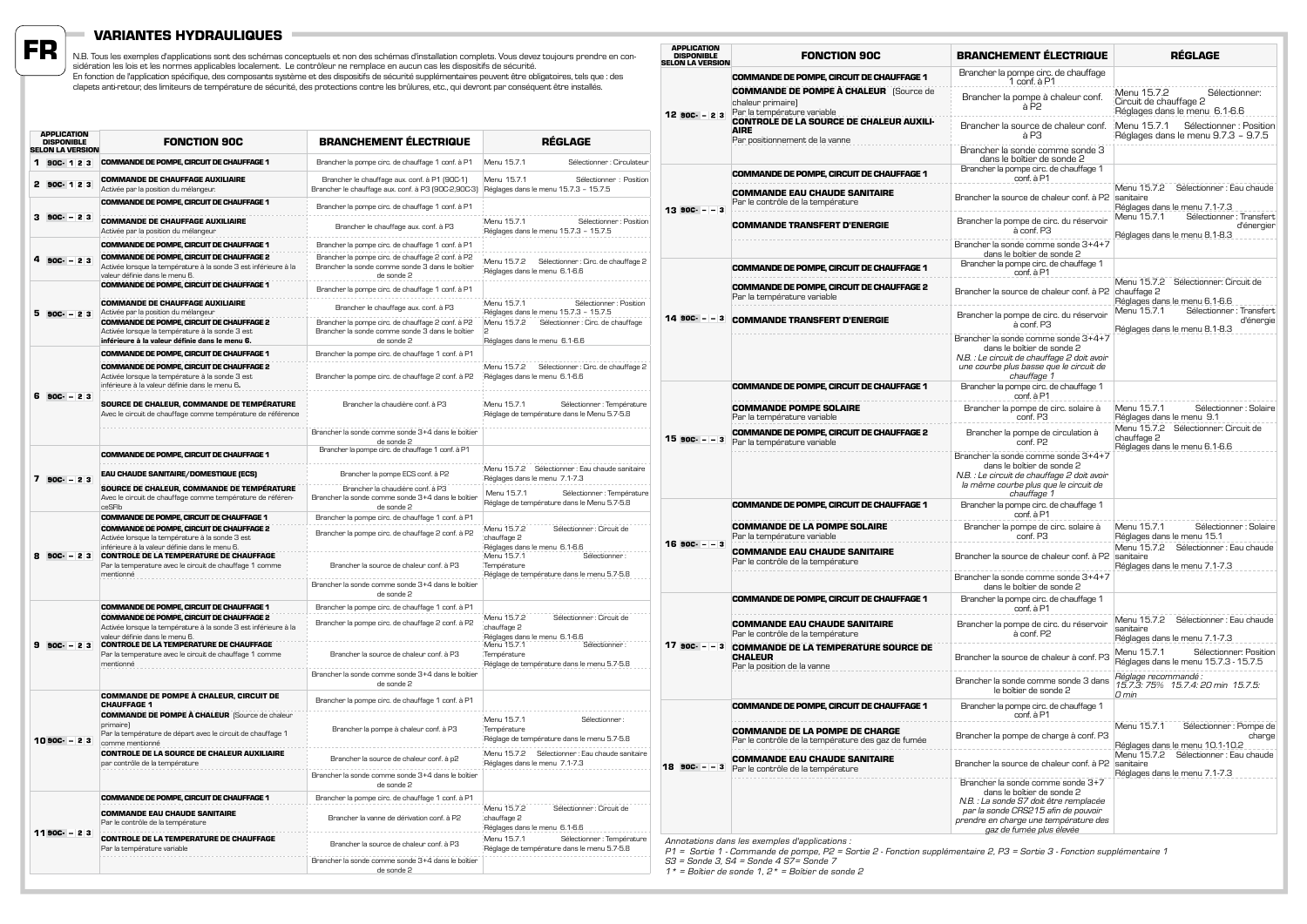### **VARIANTI IDRONICHE**

**IT**

Nota! I seguenti esempi di applicazioni hanno lo scopo di fornire solo un'idea complessiva e non vanno intese come esaustive. Tenere presenti le<br>La centralina climatica applicazione potrebbero rendersi obligatori ulteriori

|   | <b>APPLICAZIONE</b><br><b>DISPONIBILE IN</b><br><b>VERSIONE</b> | <b>FUNZIONE 90C</b>                                                                                                                                                           | <b>CONNESSIONE ELETTRICA</b>                                                                  | <b>IMPOSTAZIONE</b>                                                                               |
|---|-----------------------------------------------------------------|-------------------------------------------------------------------------------------------------------------------------------------------------------------------------------|-----------------------------------------------------------------------------------------------|---------------------------------------------------------------------------------------------------|
|   | 90C-123                                                         | <b>CIRCUITO RISCALDAMENTO CONTROLLO POMPA 1</b>                                                                                                                               | Collegare circuito riscaldamento pompa<br>1 come P1                                           | Menu 15.7.1<br>Seleziona: Pompa di<br>circolaz.                                                   |
| 2 | 90C-123                                                         | <b>CONTROLLO RISCALDAMENTO AUSILIARIO</b><br>Attivato dalla posizione del miscelatore.                                                                                        | Collegare riscald. aus. come P1 (90C-1)<br>Connect aux heat as P3 (90C-2,90C-3)               | Menu 15.7.1<br>Seleziona: Posizione<br>Impostazioni in menu 15.7.3 - 15.7.5                       |
|   |                                                                 | <b>CIRCUITO RISCALDAMENTO CONTROLLO POMPA 1</b>                                                                                                                               | Collegare circuito riscaldamento pompa<br>1 come P1                                           |                                                                                                   |
| 3 | $90C - 23$                                                      | <b>CONTROLLO RISCALDAMENTO AUSILIARIO</b><br>Attivato dalla posizione del miscelatore                                                                                         | Collegare riscald. aus. come P3                                                               | Seleziona: Posizione<br>Menu 15.7.1<br>Impostazioni in menu 15.7.3 - 15.7.5                       |
|   |                                                                 | <b>CIRCUITO RISCALDAMENTO CONTROLLO POMPA 1</b>                                                                                                                               | Collegare circuito riscaldamento pompa<br>1 come P1<br>Collegare il circuito riscald. pompa 2 |                                                                                                   |
| 4 | $90C - 23$                                                      | <b>CONTROLLO POMPA CIRCUITO RISCALD. 2</b><br>Attivato quando la temperatura sul sensore 3 è inferiore<br>a quella specificata nel menu 6                                     | come P2<br>Collegare il sensore come sensore 3<br>nel box<br>sensore 2                        | Menu 15.7.2<br>Selezionare:<br>Circ. riscaldamento 2<br>Impostazioni in menu 6.1-6.6              |
|   |                                                                 | <b>CIRCUITO RISCALDAMENTO CONTROLLO POMPA 1</b>                                                                                                                               | Collegare circuito riscaldamento pompa<br>1 come P1                                           |                                                                                                   |
|   |                                                                 | <b>CONTROLLO RISCALDAMENTO AUSILIARIO</b><br>Attivato dalla posizione del miscelatore                                                                                         | Collegare riscald. aus. come P3                                                               | Menu 15.7.1<br>Seleziona: Posizione<br>Impostazioni in menu 15.7.3 - 15.7.5                       |
|   | $5$ 90C- $-23$                                                  | <b>CONTROLLO POMPA CIRCUITO RISCALD. 2</b><br>Attivato quando la temperatura sul sensore 3 è inferiore Collegare il sensore come sensore 3<br>a quella specificata nel menu 6 | Collegare il circuito riscald. pompa 2<br>come P2<br>nel box<br>sensore 2                     | Menu 15.7.2<br>Selezionare: Circ.<br>riscaldamento 2<br>Impostazioni in menu 6.1-6.6              |
|   |                                                                 | <b>CIRCUITO RISCALDAMENTO CONTROLLO POMPA 1</b>                                                                                                                               | Collegare circuito riscaldamento pompa<br>1 come P1                                           |                                                                                                   |
|   |                                                                 | <b>CONTROLLO POMPA CIRCUITO RISCALD. 2</b><br>Attivato quando la temperatura sul sensore 3 è inferiore come P2<br>a quella specificata nel menu 6                             | Collegare il circuito riscald. pompa 2                                                        | Menu 15.7.2<br>Selezionare:<br>Circ. riscaldamento 2<br>Impostazioni in menu 6.1-6.6              |
| 6 | $90C - 23$                                                      | FONTE DI CALORE CONTROLLO TEMPERATURA<br>Con circuito riscald, come temp, di riferimento                                                                                      | Collegare caldaia come P3                                                                     | Menu 15.7.1<br>Seleziona:<br>Temperatura<br>Impostazioni della temperatura in menu<br>$5.7 - 5.8$ |
|   |                                                                 |                                                                                                                                                                               | Collegare il sensore come sensore 3+4<br>nel box sensore 2                                    |                                                                                                   |
|   |                                                                 | <b>CIRCUITO RISCALDAMENTO CONTROLLO POMPA 1</b>                                                                                                                               | Collegare circuito riscaldamento pompa<br>1 come P1                                           |                                                                                                   |
| 7 | $90C - 23$                                                      | <b>ACQUA CALDA SANITARIA (ACS)</b>                                                                                                                                            | Collegare la pompa ACS come P2                                                                | Menu 15.7.2<br>Seleziona:<br>Acqua calda san.<br>Impostazioni in menu 7.1-7.3                     |
|   |                                                                 | FONTE DI CALORE CONTROLLO TEMPERATURA<br>Con circuito riscald. come temp. di riferimento                                                                                      | Collegare caldaia come P3<br>Collegare il sensore come sensore 3+4<br>nel box sensore 2       | Menu 15.7.1<br>Seleziona:<br>Temperatura<br>Impostazioni della temperatura in menu<br>$5.7 - 5.8$ |
|   |                                                                 | <b>CIRCUITO RISCALDAMENTO CONTROLLO POMPA 1</b>                                                                                                                               | Collegare circuito riscaldamento pompa<br>1 come P1                                           |                                                                                                   |
|   |                                                                 | <b>CONTROLLO POMPA CIRCUITO RISCALD, 2</b><br>Attivato quando la temperatura sul sensore 3 è inferiore come P2<br>a quella specificata nel menu 6                             | Collegare il circuito riscald. pompa 2                                                        | Menu 15.7.2<br>Selezionare:<br>Circ.riscaldamento 2<br>Impostazioni in menu 6.1-6.6               |
|   | $90C - 23$                                                      | <b>CONTROLLO TEMPERATURA FONTE DI CALORE</b><br>con temperatura riferita al circuito 1                                                                                        | Connettere la fonte di calore come P3                                                         | Menu 15.7.1<br>Seleziona:<br>Temperatura<br>Impostazioni della temperatura in menu 5.7-5.8        |
|   |                                                                 |                                                                                                                                                                               | Collegare il sensore come sensore 3+4<br>nel box sensore 2                                    |                                                                                                   |
|   |                                                                 | <b>CIRCUITO RISCALDAMENTO CONTROLLO POMPA 1</b>                                                                                                                               | Collegare circuito riscaldamento pompa<br>1 come P1                                           |                                                                                                   |
|   |                                                                 | <b>CONTROLLO POMPA CIRCUITO RISCALD, 2</b><br>Attivato quando la temperatura sul sensore 3 è inferiore<br>a quella specificata nel menu 6                                     | Collegare il circuito riscald. pompa 2<br>come P2                                             | Menu 15.7.2<br>Selezionare:<br>Circ. riscaldamento 2<br>Impostazioni in menu 6.1-6.6              |
|   | $90C - 23$                                                      | CONTROLLO TEMPERATURA FONTE DI CALORE<br>con temperatura riferita al circuito 1                                                                                               | Connettere la fonte di calore come P3                                                         | Menu 15.7.1<br>Seleziona:<br>Temperatura<br>Impostazioni della temperatura in menu<br>$5.7 - 5.8$ |
|   |                                                                 |                                                                                                                                                                               | Collegare il sensore come sensore 3+4<br>nel box sensore 2                                    |                                                                                                   |
|   |                                                                 | <b>CIRCUITO RISCALDAMENTO CONTROLLO POMPA 1</b>                                                                                                                               | Collegare circuito riscaldamento pompa<br>1 come P1                                           |                                                                                                   |
|   |                                                                 | <b>CONTROLLO POMPA CALORE</b> (Fonte di calore prima-<br>ria) con modulazione di temperatura riferita al circuito 1                                                           | Collegare la pompa di calore come P3                                                          | Menu 15.7.1<br>Seleziona:<br>Temperatura<br>Impostazioni della temperatura in menu                |
|   | $10$ 90C- $-23$                                                 | <b>CONTROLLO FONTE DI CALORE AUSILIARIA</b><br>con controllo della temperatura                                                                                                | Connettere fonte di calore ausiliaria<br>come P2                                              | 5.7-5.8<br>Menu 15.7.2<br>Seleziona:<br>Acqua calda san.<br>Impostazioni in menu 7.1-7.3          |
|   |                                                                 |                                                                                                                                                                               | Collegare il sensore come sensore 3+4<br>nel box sensore 2                                    |                                                                                                   |

| <b>APPLICAZIONE</b><br><b>DISPONIBILE IN</b><br>VERSIONE | <b>FUNCTION 90C</b>                                                                                               | <b>CONNESSIONE ELETTRICA</b>                                                                                                                                                               | <b>IMPOSTAZIONE</b>                                                                                                                                                                                                                                                                                         |
|----------------------------------------------------------|-------------------------------------------------------------------------------------------------------------------|--------------------------------------------------------------------------------------------------------------------------------------------------------------------------------------------|-------------------------------------------------------------------------------------------------------------------------------------------------------------------------------------------------------------------------------------------------------------------------------------------------------------|
|                                                          | CIRCUITO RISCALDAMENTO CONTROLLO POMPA 1                                                                          | Collegare circuito riscaldamento pompa<br>1 come P1                                                                                                                                        |                                                                                                                                                                                                                                                                                                             |
|                                                          | <b>CONTROLLO ACQUA CALDA SANITARIA</b><br>Collegare la valvola di zona come P2<br>con controllo della temperatura | Menu 15.7.2<br>Selezionare:<br>Circ. riscaldamento 2<br>Impostazioni in menu 6.1-6.6                                                                                                       |                                                                                                                                                                                                                                                                                                             |
| $11 90C - 23$                                            | <b>CONTROLLO TEMPERATURA FONTE DI CALORE</b><br>con modulazione di temperatura                                    | Connettere la fonte di calore come P3                                                                                                                                                      | Menu 15.7.1<br>Seleziona:<br>Temperatura<br>Impostazioni della temperatura in menu<br>$5.7 - 5.8$                                                                                                                                                                                                           |
|                                                          | <b>CIRCUITO RISCALDAMENTO CONTROLLO POMPA 1</b>                                                                   | Collegare il sensore come sensore 3+4<br>nel box sensore 2<br>Collegare circuito riscaldamento pompa<br>1 come P1                                                                          |                                                                                                                                                                                                                                                                                                             |
|                                                          | <b>CONTROLLO POMPA CALORE</b> (Fonte di calore prima-<br>ria) con modulazione di temperatura                      | Collegare la pompa di calore come P2                                                                                                                                                       | Menu 15.7.2<br>Selezionare:<br>Circ. riscaldamento 2                                                                                                                                                                                                                                                        |
| 12 900 - 23                                              | <b>CONTROLLO FONTE DI CALORE AUSILIARIA</b><br>con posizionamento della valvola                                   | Connettere fonte di calore ausiliaria<br>come P3<br>Collegare il sensore come sensore 3 nel<br>box sensore 2                                                                               | Impostazioni in menu 6.1-6.6<br>Menu 15.7.1<br>Selezionare: Posizione<br>Impostazioni in menu 15.7.3 - 15.7.5                                                                                                                                                                                               |
|                                                          | CIRCUITO RISCALDAMENTO CONTROLLO POMPA 1                                                                          | Collegare circuito riscaldamento pompa<br>1 come P1                                                                                                                                        |                                                                                                                                                                                                                                                                                                             |
| $13 900 - -3$                                            | <b>CONTROLLO ACQUA CALDA SANITARIA</b><br>Mediante controllo temperatura                                          | Collegare la fonte di calore come P2                                                                                                                                                       | Menu 15.7.2 Seleziona: Acqua calda San.<br>Impostazioni in menu 7.1-7.3                                                                                                                                                                                                                                     |
|                                                          | <b>CONTROLLO TRASFERIMENTO ENERGIA</b>                                                                            | Collegare la pompa circ serbatoio come P3                                                                                                                                                  | Menu 15.7.1                                                                                                                                                                                                                                                                                                 |
|                                                          |                                                                                                                   | Collegare il sensore come 3+4+7 nel box<br>sensore 2                                                                                                                                       |                                                                                                                                                                                                                                                                                                             |
|                                                          | <b>CIRCUITO RISCALDAMENTO CONTROLLO POMPA 1</b>                                                                   | Collegare circuito riscaldamento pompa<br>1 come P1                                                                                                                                        |                                                                                                                                                                                                                                                                                                             |
|                                                          | <b>CONTROLLO POMPA CIRCUITO RISCALD. 2</b><br>Mediante temper. regolabile                                         | Collegare la fonte di calore come P2                                                                                                                                                       | Seleziona:<br>Trasferimento energia<br>Impostazioni in menu 8.1-8.3<br>Menu 15.7.2<br>Seleziona:<br>Circ. riscaldamento 2<br>Impostazioni in menu_6.1-6.6<br>Menu 15.7.1<br>Seleziona:<br>Trasferimento energia<br>Seleziona: Solare<br>Seleziona:<br>Circ. riscaldamento 2<br>Impostazioni in menu_6.1-6.6 |
| $14$ 90C- $ -$ 3                                         | <b>CONTROLLO TRASFERIMENTO ENERGIA</b>                                                                            | Collegare la pompa circ serbatoio come P3                                                                                                                                                  | Impostazioni in menu 8.1-8.3                                                                                                                                                                                                                                                                                |
|                                                          |                                                                                                                   | Collegare il sensore come sensore<br>3+4+7 nel box sensore 2<br>Nota: Il circuito riscald. 2 deve avere una<br>curva inferiore al circuito riscal. 1                                       |                                                                                                                                                                                                                                                                                                             |
|                                                          | <b>CIRCUITO RISCALDAMENTO CONTROLLO POMPA 1</b>                                                                   | Collegare circuito riscaldamento pompa<br>1 come P1                                                                                                                                        |                                                                                                                                                                                                                                                                                                             |
|                                                          | <b>CONTROLLO POMPA SOLARE</b><br>Mediante temper. regolabile                                                      | Collegare la pompa circ solare come P3                                                                                                                                                     | Menu 15.7.1<br>Impostazioni in menu 9.1                                                                                                                                                                                                                                                                     |
| $15$ 90C- $ -$ 3                                         | <b>CIRCUITO RISCALDAMENTO CONTROLLO POMPA 2</b><br>Mediante temper. regolabile                                    | Collegare la pompa circ. come P2                                                                                                                                                           | Menu 15.7.2                                                                                                                                                                                                                                                                                                 |
|                                                          |                                                                                                                   | Collegare il sensore come sensore<br>3+4+7 nel box sensore 2<br>Nota: Il circuito riscald. 2 deve avere la<br>stessa curva del circuito riscal. 1                                          |                                                                                                                                                                                                                                                                                                             |
|                                                          | CIRCUITO RISCALDAMENTO CONTROLLO POMPA 1                                                                          | Collegare circuito riscaldamento pompa<br>1 come P1                                                                                                                                        |                                                                                                                                                                                                                                                                                                             |
| $16 90C - -3$                                            | <b>CONTROLLO SOLARE POMPA</b><br>Mediante temper. regolabile                                                      | Collegare la pompa circ solare come P3                                                                                                                                                     | Menu 15.7.1<br>Select: Solar<br>Impostazioni in menu 9.1                                                                                                                                                                                                                                                    |
|                                                          | CONTROLLO ACQUA CALDA SANITARIA<br>Mediante controllo temperatura                                                 | Collegare la fonte di calore come P2                                                                                                                                                       | Menu 15.7.2<br>Seleziona:<br>Acqua calda sanitaria<br>Impostazioni in menu 7.1-7.3                                                                                                                                                                                                                          |
|                                                          |                                                                                                                   | Collegare il sensore come sensore<br>3+4+7 nel box sensore 2                                                                                                                               |                                                                                                                                                                                                                                                                                                             |
|                                                          | <b>CIRCUITO RISCALDAMENTO CONTROLLO POMPA 1</b>                                                                   | Collegare circuito riscaldamento pompa<br>1 come P1                                                                                                                                        |                                                                                                                                                                                                                                                                                                             |
|                                                          | <b>CONTROLLO ACQUA CALDA SANITARIA</b><br>Mediante controllo temperatura                                          | Collegare la pompa circ serbatoio come P2                                                                                                                                                  | Menu 15.7.2<br>Seleziona:<br>Acqua calda San.<br>Impostazioni in menu 7.1-7.3                                                                                                                                                                                                                               |
| $17.90C - -3$                                            | <b>FONTE DI CALORE CONTROLLO</b><br><b>TEMPERATURA</b><br>Mediante posizione valvola                              | Collegare la fonte di calore come P3                                                                                                                                                       | Seleziona: Posizione<br>Menu 15.7.1<br>Impostazioni in menu 15.7.3 - 15.7.5                                                                                                                                                                                                                                 |
|                                                          |                                                                                                                   | Collegare la fonte di calore come P3                                                                                                                                                       | Impostazioni consigliate: 15.7.3: 75%<br>15.7.4: 20 min 15.7.5: 0 min                                                                                                                                                                                                                                       |
|                                                          | <b>CIRCUITO RISCALDAMENTO CONTROLLO POMPA 1</b>                                                                   | Collegare circuito riscaldamento pompa<br>1 come P1                                                                                                                                        |                                                                                                                                                                                                                                                                                                             |
|                                                          | <b>CONTROLLO POMPA RICIRCOLO</b><br>Mediante controllo temperatura gas di scarico                                 | Collegare la pompa di ricircolo come P3                                                                                                                                                    | Menu 15.7.1 Seleziona: Pompa ricircolo<br>Impostazioni in menu 10.1-10.2                                                                                                                                                                                                                                    |
| $18$ 90C- $ -$ 3                                         | <b>CONTROLLO ACQUA CALDA SANITARIA</b><br>Mediante controllo temperatura                                          | Collegare la fonte di calore come P2                                                                                                                                                       | Menu 15.7.2<br>Seleziona:                                                                                                                                                                                                                                                                                   |
|                                                          |                                                                                                                   | Collegare il sensore come sensore 3+7<br>nel box sensore 2<br>Nota: Il sensore S7 va sostituito con il<br>sensore CRS215 per poter gestire tem-<br>perature di gas di scarico più elevate, |                                                                                                                                                                                                                                                                                                             |

Note negli esempi delle applicazioni:

*P1 = Uscita 1 - Controllo pompa, P2 = Uscita 2 - Funzione extra 2, P3 = Uscita 3 - Funzione extra 1*

*S3 = Sensore 3, S4 = Sensore 4, S7= Sensore 7 1\* = Box Sensore 1, 2\* = Box Sensore 2*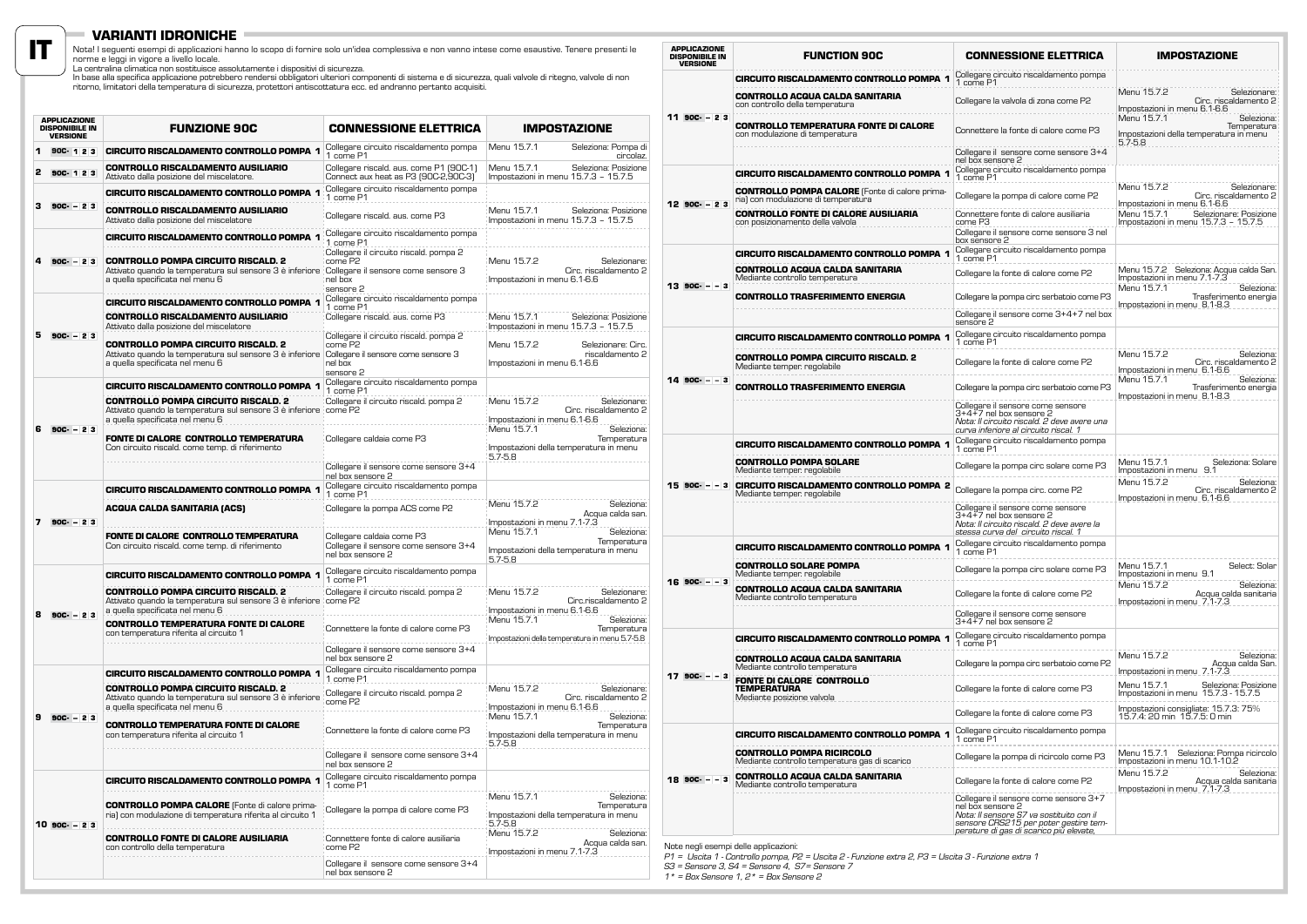### **Układy cieplne**

**PL**

Uwaga! Wszystkie podane przykłady należy traktować jako pomysły rozwiązań, tabela nie wyczerpuje wszystkich możliwości. Należy<br>zawsze brać pod uwagę lokalne przepisy i uregulowania. Regulator w żadnym przypadku nie zastępu

|    | <b>APLIKACJA</b><br><b>DOSTEPNA W</b><br>WERSJI | <b>FUNKCJA 90C</b>                                                                                                                        | POŁACZENIE ELEKTRYCZNE                                                                                                 | <b>USTAWIENIE</b>                                                                                                                                         |
|----|-------------------------------------------------|-------------------------------------------------------------------------------------------------------------------------------------------|------------------------------------------------------------------------------------------------------------------------|-----------------------------------------------------------------------------------------------------------------------------------------------------------|
| 1. | 90C-123                                         | <b>STEROWANIE POMPA - OBIEG GRZ. 1</b>                                                                                                    | Podłączyć obieg pompy ciepła 1 jako P1                                                                                 | Menu 15.7.1<br>Wybrać: Pompa obiegowa                                                                                                                     |
|    | 2 900-123                                       | STEROWANIE POMOCNICZYM ŹRÓDŁEM CIEPŁA<br>Włączane pozycją mieszacza.                                                                      | Podłączyć pomocnicze źródło ciepła jako<br>P1 (90C-1)<br>Podłączyć pomocnicze źródło ciepła jako P3<br>$[90C-2,90C-3]$ | Wybrać: Pozycja<br>Menu 15.7.1<br>Ustawienia w menu 15.7.3 - 15.7.5                                                                                       |
|    |                                                 | <b>STEROWANIE POMPA - OBIEG GRZ. 1</b>                                                                                                    | Podłączyć obieg pompy ciepła 1 jako P1.                                                                                |                                                                                                                                                           |
|    | $3.90C - 23$                                    | STEROWANIE POMOCNICZYM ŹRÓDŁEM CIEPŁA<br>Włączane pozycją mieszacza                                                                       | Podłączyć pomocnicze źródło ciepła jako P3 Menu 15.7.1                                                                 | Wybrać: Pozycja<br>Ustawienia w menu 15.7.3 - 15.7.5                                                                                                      |
|    |                                                 | <b>STEROWANIE POMPA - OBIEG GRZ. 1</b>                                                                                                    | Podłączyć obieg pompy ciepła 1 jako P1                                                                                 |                                                                                                                                                           |
|    | $90C - 23$                                      | <b>STEROWANIE POMPA - OBIEG GRZ. 2</b><br>Włączane, gdy temperatura czujnika 3 jest mniejsza<br>od nastawionej w menu 6.                  | Podłączyć obieg pompy ciepła 2 jako P2<br>Podłączyć czujnik jako czujnik 3 w skrzynce<br>czujników 2                   | Menu 15.7.2 Wybrać: Obieg grzewczy 2<br>Ustawienia w menu 6.1-6.6                                                                                         |
|    |                                                 | <b>STEROWANIE POMPA - OBIEG GRZ. 1</b>                                                                                                    | Podłączyć obieg pompy ciepła 1 jako P1                                                                                 |                                                                                                                                                           |
|    | 5 900 - 23                                      | STEROWANIE POMOCNICZYM ŹRÓDŁEM CIEPŁA<br>Włączane pozycją mieszacza.                                                                      |                                                                                                                        | Podłączyć pomocnicze źródło ciepła jako P3 Menu 15.7.1<br>Wybrać:<br>Pozycja<br>Ustawienia w menu 15.7.3 - 15.7.5<br>Menu 15.7.2 Wybrać: Obieg grzewczy 2 |
|    |                                                 | <b>STEROWANIE POMPA - OBIEG GRZ. 2</b><br>Włączane, gdy temperatura czujnika 3 jest mniejsza<br>od nastawionej w menu 6.                  | Podłączyć obieg pompy ciepła 2 jako P2<br>Podłączyć czujnik jako czujnik 3 w skrzynce<br>czujników 2                   | Ustawienia w menu 6.1-6.6                                                                                                                                 |
|    |                                                 | STEROWANIE POMPA - OBIEG GRZ. 1                                                                                                           | Podłączyć obieg pompy ciepła 1 jako P1                                                                                 |                                                                                                                                                           |
|    | $6$ 90C $-23$                                   | <b>STEROWANIE POMPA - OBIEG GRZ. 2</b><br>Włączane, gdy temperatura czujnika 3 jest mniejsza od<br>nastawionej w menu 6.                  | Podłączyć obieg pompy ciepła 2 jako P2                                                                                 | Menu 15.7.2<br>Wybrać: Obieg<br>grzewczy 2<br>Ustawienia w menu 6.1-6.6                                                                                   |
|    |                                                 | ŹRÓDŁO CIEPŁA – STEROWANIE TEMPERATURA<br>Z obiegiem grzewczym jako temperaturą zadaną.                                                   | Podłączyć bojler jako P3                                                                                               | Wybrać: Temperatura<br>Menu 15.7.1<br>Ustawienia w menu 5.7-5.8                                                                                           |
|    |                                                 |                                                                                                                                           | Podłaczyć czujnik jako czujnik 3+4<br>w skrzynce czujników 2                                                           |                                                                                                                                                           |
|    |                                                 | STEROWANIE POMPA - OBIEG GRZ. 1                                                                                                           | Podłączyć obieg pompy ciepła 1 jako P1                                                                                 |                                                                                                                                                           |
| 7  | $90C - 23$                                      | CIEPŁA WODA UŻYTKOWA (C.W.U.)                                                                                                             | Podłączyć pompę c.w.u. jako P2                                                                                         | Menu 15.7.2<br>Wybrać: C.W.U.<br>Ustawienia w menu 7.1-7.3                                                                                                |
|    |                                                 | ŹRÓDŁO CIEPŁA – STEROWANIE TEMPERATURA<br>Z obiegiem grzewczym jako temperaturą zadaną.                                                   | Podłączyć bojler jako P3<br>Podłączyć czujnik jako czujnik 3+4<br>w skrzynce czujników 2                               | Menu 15.7.1<br>Wybrać: Temperatura<br>Ustawienia w menu 5.7-5.8                                                                                           |
|    |                                                 | <b>STEROWANIE POMPA - OBIEG GRZ. 1</b>                                                                                                    | Podłączyć obieg pompy ciepła 1 jako P1                                                                                 |                                                                                                                                                           |
|    |                                                 | <b>STEROWANIE POMPA - OBIEG GRZ. 2</b><br>Włączane, gdy temperatura czujnika 3 jest mniejsza<br>od nastawionej w menu 6.                  | Podłączyć obieg pompy ciepła 2 jako P2                                                                                 | Menu 15.7.2 Wybrać: Obieg grzewczy 2<br>Ustawienia w menu 6.1-6.6                                                                                         |
|    | 8 90C - 23                                      | ŹRÓDŁO CIEPŁA – STEROWANIE TEMPERATURA<br>Według temperatury w obiegu grzewczym 1 jako wartości<br>zadanej                                | Podłączyć źródło ciepła jako P3                                                                                        | Menu 15.7.1<br>Wybrać: Temperatura<br>Ustawienia w menu 5.7-5.8                                                                                           |
|    |                                                 |                                                                                                                                           | Podłączyć czujnik jako czujnik 3+4<br>w skrzynce czujników 2                                                           |                                                                                                                                                           |
|    |                                                 | <b>STEROWANIE POMPA - OBIEG GRZ. 1</b>                                                                                                    | Podłączyć obieg pompy ciepła 1 jako P1                                                                                 |                                                                                                                                                           |
|    |                                                 | <b>STEROWANIE POMPA - OBIEG GRZ. 2</b><br>Włączane, gdy temperatura czujnika 3 jest mniejsza<br>od nastawionej w menu 6.                  | Podłączyć obieg pompy ciepła 2 jako P2                                                                                 | Menu 15.7.2 Wybrać: Obieg grzewczy 2<br>Ustawienia w menu 6.1-6.6                                                                                         |
|    | $9$ 90C - 23                                    | ŹRÓDŁO CIEPŁA – STEROWANIE TEMPERATURA<br>Według temperatury w obiegu grzewczym 1 jako wartości<br>zadanej                                | Podłączyć źródło ciepła jako P3                                                                                        | Menu 15.7.1<br>Wybrać: Temperatura<br>Ustawienia w menu 5.7-5.8                                                                                           |
|    |                                                 |                                                                                                                                           | Podłączyć czujnik jako czujnik 3+4<br>w skrzynce czujników 2                                                           |                                                                                                                                                           |
|    |                                                 | STEROWANIE POMPA - OBIEG GRZ. 1                                                                                                           | Podłączyć obieg pompy ciepła 1 jako P1                                                                                 |                                                                                                                                                           |
|    | $10$ 90C $-23$                                  | <b>STEROWANIE POMPA CIEPŁA</b> (podstawowe źródło<br>ciepła) Według temperatury zmiennej w obiegu grzewc-<br>zym 1 jako wartości zadanej. | Podłączyć pompę ciepła jako P3                                                                                         | Menu 15.7.1<br>Wybrać: Temperatura<br>Ustawienia w menu 5.7-5.8                                                                                           |
|    |                                                 | STEROWANIE POMOCNICZYM ŹRÓDŁEM CIEPŁA<br>Według sterowania temperatura                                                                    | Podłączyć pomocnicze źródło ciepła jako P2                                                                             | Wybrać: C.W.U.<br>Menu 15.7.2<br>Ustawienia w menu 7.1-7.3                                                                                                |
|    |                                                 |                                                                                                                                           | Podłączyć czujnik jako czujnik 3+4<br>w skrzynce czujników 2                                                           |                                                                                                                                                           |

| <b>APLIKACJA</b><br><b>DOSTEPNA W</b><br>WERSJI | <b>FUNKCJA 90C</b>                                                                                     | POŁACZENIE ELEKTRYCZNE                                                                                                                                                      | <b>USTAWIENIE</b>                                                                            |
|-------------------------------------------------|--------------------------------------------------------------------------------------------------------|-----------------------------------------------------------------------------------------------------------------------------------------------------------------------------|----------------------------------------------------------------------------------------------|
|                                                 | <b>STEROWANIE POMPA - OBIEG GRZ. 1</b>                                                                 | Podłączyć obieg pompy ciepła 1 jako P1                                                                                                                                      |                                                                                              |
|                                                 | STEROWANIE CIEPŁA WODA UŻYTKOWA                                                                        | Podłączyć zawór rozdzielający jako P2                                                                                                                                       | Menu 15.7.2 Wybrać: Obieg grzewczy 2                                                         |
| $1190C - 23$                                    | Według sterowania temperaturą<br>ŹRÓDŁO CIEPŁA – STEROWANIE TEMPERATURA<br>Według temperatury zmiennej | Podłączyć źródło ciepła jako P3                                                                                                                                             | Ustawienia w menu 6.1-6.6<br>Menu 15.7.1<br>Wybrać: Temperatura<br>Ustawienia w menu 5.7-5.8 |
|                                                 |                                                                                                        | Podłączyć czujnik jako czujnik 3+4<br>w skrzynce czujników 2                                                                                                                |                                                                                              |
|                                                 | <b>STEROWANIE POMPA - OBIEG GRZ. 1</b>                                                                 | Podłączyć obieg pompy ciepła 1 jako P1                                                                                                                                      |                                                                                              |
|                                                 | <b>STEROWANIE POMPĄ CIEPŁA</b> (podstawowe źródło<br>ciepła)<br>Według temperatury zmiennej            | Podłaczyć pompe ciepła jako P2                                                                                                                                              | Menu 15.7.2 Wybrać: Obieg grzewczy 2<br>Ustawienia w menu 6.1-6.6                            |
| 12 90C - 23                                     | STEROWANIE POMOCNICZYM ŹRÓDŁEM CIEPŁA<br>Według pozycji zaworu                                         | Podłączyć pomocnicze źródło ciepła<br>jako P3                                                                                                                               | Menu 15.7.1<br>Wybrać: Pozycja<br>Ustawienia w menu 15.7.3 - 15.7.5                          |
|                                                 |                                                                                                        | Podłączyć czujnik jako czujnik 3 w skrzyn-<br>ce czujników 2                                                                                                                |                                                                                              |
|                                                 | <b>STEROWANIE POMPA - OBIEG GRZ. 1</b>                                                                 | Podłączyć obieg pompy ciepła 1 jako P1                                                                                                                                      |                                                                                              |
| $1390C - 3$                                     | STEROWANIE CIEPŁĄ WODĄ UŻYTKOWĄ<br>Według sterowania temperaturą                                       | Podłączyć źródło ciepła jako P2                                                                                                                                             | Menu 15.7.2<br>Wybrać: C.W.U.<br>Ustawienia w menu 7.1-7.3                                   |
|                                                 | <b>STEROWANIE OBIEGIEM GRZEWCZYM</b>                                                                   | Podłączyć pompę cyrkulacyjną zbiornika<br>jako P3                                                                                                                           | Wybrać: Obieg grzewczy<br>Menu 15.7.1<br>Ustawienia w menu 8.1-8.3                           |
|                                                 |                                                                                                        | Podłączyć czujnik jako czujnik 3+4+7<br>w skrzynce czujników 2                                                                                                              |                                                                                              |
|                                                 | <b>STEROWANIE POMPA - OBIEG GRZ. 1</b>                                                                 | Podłączyć obieg pompy ciepła 1 jako P1                                                                                                                                      |                                                                                              |
|                                                 | <b>STEROWANIE POMPA - OBIEG GRZ. 2</b><br>Według temperatury zmiennej                                  | Podłączyć źródło ciepła jako P2                                                                                                                                             | Menu 15.7.2<br>Wybrać: Obieg grzewczy 2<br>Ustawienia w menu 6.1-6.6                         |
| $1490C - 3$                                     | <b>STEROWANIE OBIEGIEM GRZEWCZYM</b>                                                                   | Podłączyć pompę cyrkulacyjną zbiornika<br>jako P3                                                                                                                           | Menu 15.7.1<br>Wybrać: Obieg grzewczy<br>Ustawienia w menu 8.1-8.3                           |
|                                                 |                                                                                                        | Podłączyć czujnik jako czujnik 3+4+7<br>w skrzynce czujników 2<br>Uwaga: Obieg grzewczy 2 musi mieć niższą<br>krzywą niż obieg grzewczy 1                                   |                                                                                              |
|                                                 | <b>STEROWANIE POMPA - OBIEG GRZ. 1</b>                                                                 | Podłączyć obieg pompy ciepła 1 jako P1                                                                                                                                      |                                                                                              |
|                                                 | STEROWANIE POMPA OGRZ. SŁONECZNEGO<br>Według temperatury zmiennej                                      | Podłączyć pompę cyrkulacyjną ogrz.<br>Słonecznego jako P3                                                                                                                   | Menu 15.7.1 Wybrać: Ogrzew. słoneczne<br>Ustawienia w menu 9.1                               |
| $1590C - 3$                                     | <b>STEROWANIE POMPA - OBIEG GRZ. 2</b><br>Według temperatury zmiennej                                  | Podłączyć pompę cyrkulacyjną jako P2                                                                                                                                        | Menu 15.7.2 Wybrać: Obieg grzewczy 2<br>Ustawienia w menu 6.1-6.6                            |
|                                                 |                                                                                                        | Podłączyć czujnik jako czujnik 3+4+7<br>w skrzynce czujników 2<br>Uwaga: Obieg grzewczy 2 musi mieć tę<br>samą krzywą co obieg grzewczy 1                                   |                                                                                              |
|                                                 | <b>STEROWANIE POMPA - OBIEG GRZ. 1</b>                                                                 | Podłączyć obieg pompy ciepła 1 jako P1                                                                                                                                      |                                                                                              |
|                                                 | STEROWANIE POMPA OGRZ. SŁONECZNEGO<br>Według temperatury zmiennej                                      | Podłączyć pompę cyrkulacyjną ogrz.<br>Słonecznego jako P3                                                                                                                   | Menu 15.7.1 Wybrać: Ogrzew. słoneczne<br>Ustawienia w menu 9.1                               |
| $1690C - 3$                                     | STEROWANIE CIEPŁA WODA UŻYTKOWA<br>Według sterowania temperaturą                                       | Podłączyć źródło ciepła jako P2                                                                                                                                             | Menu 15.7.2<br>Wybrać: C.W.Ur<br>Ustawienia w menu 7.1-7.3                                   |
|                                                 |                                                                                                        | Podłączyć czujnik jako czujnik 3+4+7<br>w skrzynce czujników 2                                                                                                              |                                                                                              |
|                                                 | <b>STEROWANIE POMPA - OBIEG GRZ. 1</b>                                                                 | Podłączyć obieg pompy ciepła 1 jako P1                                                                                                                                      |                                                                                              |
| $17$ 90C $ -$ 3                                 | STEROWANIE CIEPŁĄ WODĄ UŻYTKOWĄ<br>Według sterowania temperatura                                       | Podłączyć pompę cyrkulacyjną zbiornika<br>jako P2                                                                                                                           | Menu 15.7.2<br>Wybrać: C.W.U<br>Ustawienia w menu 7.1-7.3                                    |
|                                                 | ŹRÓDŁO CIEPŁA – STEROWANIE TEMPERATURĄ<br>Według pozycji zaworu                                        | Podłaczyć źródło ciepła jako P3                                                                                                                                             | Menu 15.7.1<br>Wybrać: Pozycja<br>Ustawienia w menu 14.7.3 - 14.7.5                          |
|                                                 |                                                                                                        | Podłączyć czujnik jako czujnik 3 w skrzynce<br>czujników 2.                                                                                                                 | Zalecana nastawa: 15.7.3: 75% 15.7.4:<br>20 min. 15.7.5: 0 min.                              |
|                                                 | <b>STEROWANIE POMPA - OBIEG GRZ. 1</b>                                                                 | Podłączyć obieg pompy ciepła 1 jako P1                                                                                                                                      |                                                                                              |
|                                                 | STEROWANIE POMPA ŹRÓDŁA CIEPŁA<br>Według sterowania temperaturą spalin                                 | Podłączyć pompę źródła ciepła jako P3                                                                                                                                       | Menu 15.7.1<br>Wybrać: Pompa źródła<br>ciepła                                                |
| $1890C - 3$                                     | STEROWANIE CIEPŁĄ WODĄ UŻYTKOWĄ<br>Według sterowania temperaturą                                       | Podłączyć źródło ciepła jako P2                                                                                                                                             | Ustawienia w menu 10.1-10.2<br>Menu 15.7.2<br>Wybrać: C.W.U<br>Ustawienia w menu 7.1-7.3     |
|                                                 |                                                                                                        | Podłączyć czujnik jako czujnik 3+7<br>w skrzynce czujników 2<br>Uwaga: Czujnik S7 należy zastąpić czujnikiem<br>CRS215, aby zapewnić obsługę wyższej<br>temperatury spalin. |                                                                                              |

Uwagi w powyższych przykładach:<br>P1 = Wyjście 1 - Sterowanie pompą, P2 = Wyjście 2 - Funkcja dodatkowa 2, P3 = Wyjście 3 - Funkcja dodatkowa 1<br>S3 = Czujnik 3, S4 = Czujnik 4, S7= Czujnik 7<br>1 \* = Skrzynka czujnika 1, 2 \* = S